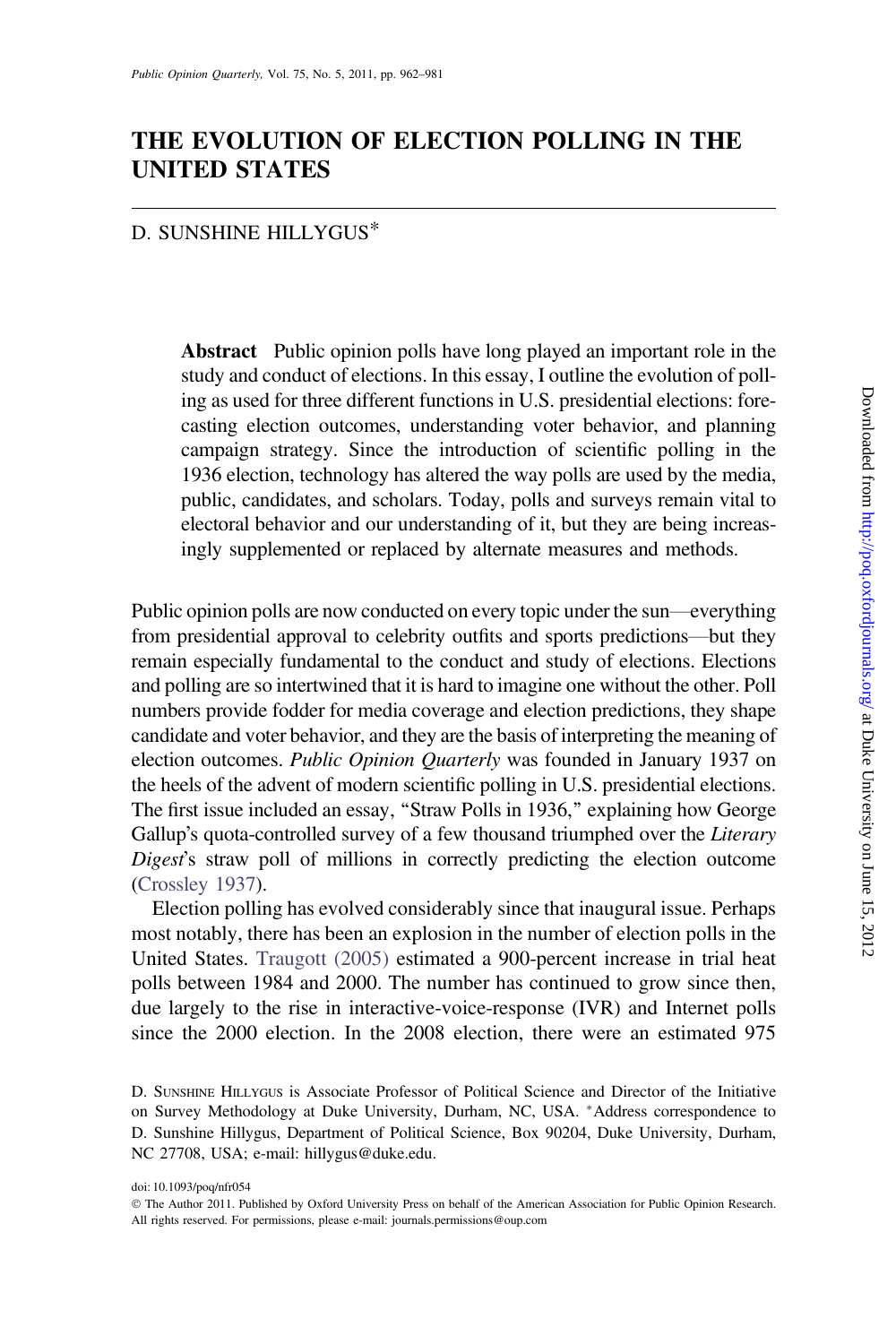presidential trial heat questions, and well over a million interviews, conducted between Labor Day and Election Day ([Panagopolous 2009](#page-18-0)). It is telling that polling for the next presidential election now begins the day after the previous one. On November 5, 2008, Gallup reported that Sarah Palin led as a potential Republican candidate for the 2012 presidential election.<sup>1</sup>

There has also been a significant evolution in the nature of election polling. For decades, polls were typically conducted by telephone, using live interviewers, on behalf of media organizations or political candidates. Today, Internet surveys and IVR polls are increasingly common, and polls are often initiated by entrepreneurial pollsters conducting them not for a client, but for self-promotion [\(Blumenthal 2005](#page-16-0)). The dissemination of poll numbers has also changed, with many polls now being reported directly on blogs and polling aggregation websites rather than by the traditional media. Journalists are no longer the formal gatekeepers determining if a given poll is of sufficient quality and interest to warrant the public's attention.

It also seems that we have seen a rise and fall in the credibility of polling since POO's inaugural issue. Reflecting on the Literary Digest prediction disaster in the 1936 election, Crossley's essay asked, "Is it possible to sample public opinion sufficiently accurately to forecast an election, particularly a close one?" (Crossley 1937, p. 24). Crossley argued that it was, provided a representative sample was drawn. Not everyone immediately shared his view, however. It was not until the 1960s and 1970s that surveys became a fixture of political campaigns[\(J.Converse 1987\)](#page-16-0). Early skepticism that a sample of respondents could say anything about the opinions of millions gave way to a belief in the scientific basis of probability samples. Today, however, nonprobability samples—typically opt-in Internet surveys—are increasingly common, and probability samples are experiencing significant methodological challenges, such as increasing nonresponse and cell-phone-only households. We now hear near constant questioning of the motivation and methods of pollsters, often instigated by partisan bloggers and pundits dissatisfied with the results of a poll. There is, once again, a haze of skepticism surrounding the entire industry.

The role of polling in elections has been the subject of numerous books and articles and has been covered with far more detail, richness, and insight than I can provide here.<sup>2</sup> In this essay, I will briefly outline the evolution of polling as used for three different functions in U.S. presidential elections: forecasting election outcomes, understanding voter behavior, and planning campaign strategy.<sup>3</sup>

<sup>1.</sup> Gallup Poll, November 2008. Retrieved May 19, 2011, from the iPOLL Databank, Roper Center for Public Opinion Research, University of Connecticut.

<sup>2.</sup> For a comprehensive history of polling, see [Herbst \(1993\)](#page-17-0). [Jacobs and Shapiro \(2005\)](#page-18-0) edited a terrific special issue of Public Opinion Quarterly that covers election polling in the new information and media environment.

<sup>3.</sup> Although not addressed in this essay, there is a growing body of research examining the nature and role of polling outside the United States (e.g., [Durand, Blais, and Larochelle 2004](#page-17-0)) and in nonpresidential races (e.g., [Bafumi, Erikson, and Wlezien 2010\)](#page-16-0).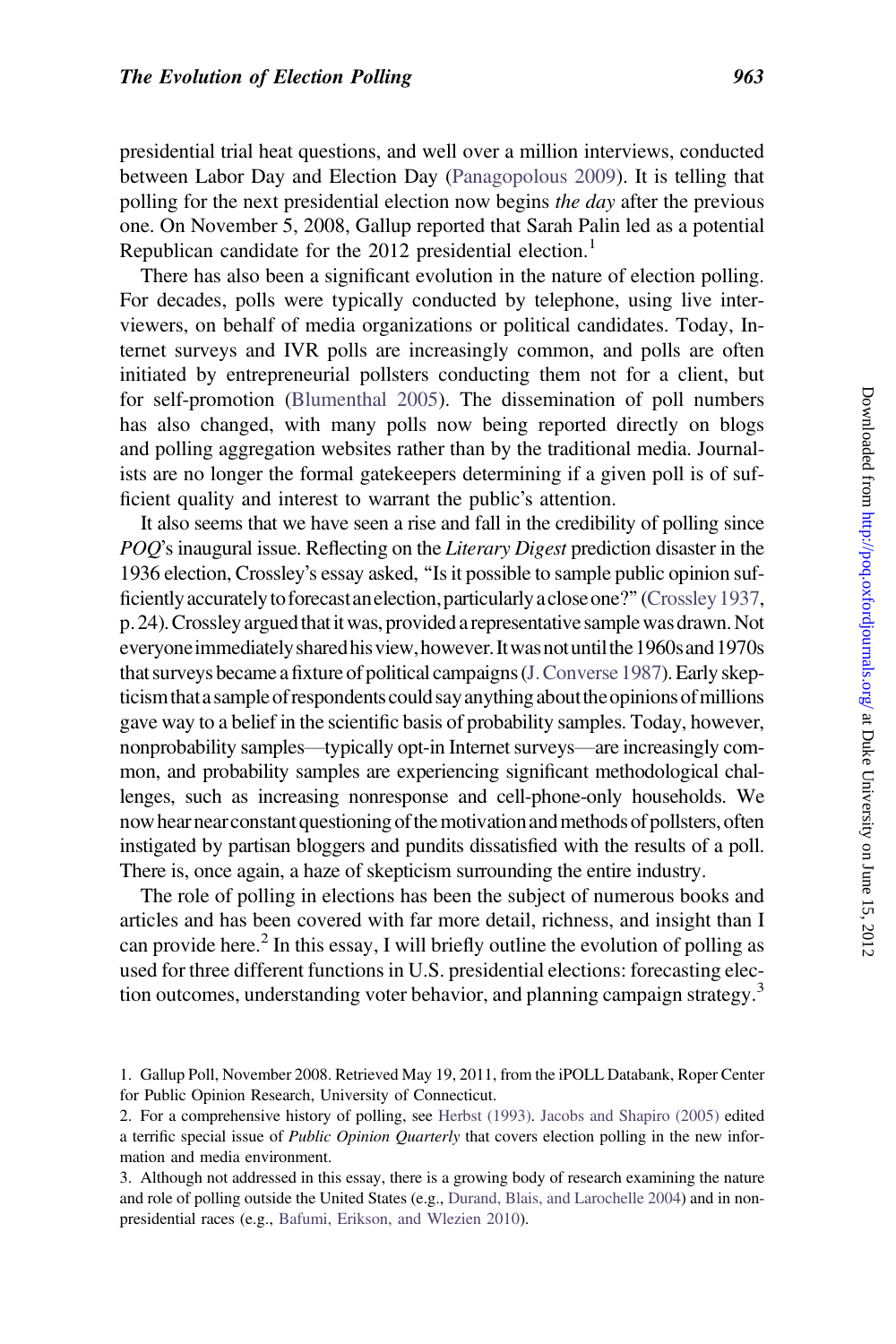The common thread throughout is that technology has altered the way polls are used by the media, public, candidates, and scholars. And while polls and surveys remain vital to electoral behavior and our understanding of it, they are being increasingly supplemented or replaced by alternate measures and methods.

## Forecasting Elections

As long as there have been elections, people have tried to predict the outcomes. Before polls, knowledgeable observers, political insiders, and bellwether states were the most commonly used election forecasts [\(Kernell 2000\)](#page-18-0). Although Gallup's quota-selected polls in 1936 marked the beginning of scientific election polling, unscientific straw polls date to at least the 1824 presidential election, when informal trial heat tallies were taken in scattered taverns, militia offices, and public meetings ([Smith 1990\)](#page-19-0). As the first U.S. presidential election to be decided by popular vote, it was inevitable that people would try to gauge public opinion, however imperfectly. Fast-forward to today, and each new election cycle brings a wave of horserace polling numbers feeding the insatiable appetite of media, bloggers, and political junkies trying to predict the election outcomes.

Unlike most survey research topics, pre-election polls have a truth benchmark the election results.<sup>4</sup> So, after each new election, there is a postmortem assessment of the accuracy of pre-election polls to see how closely the polling industry and individual pollsters matched the official election returns. The reputation of survey firms rests in no small part on these accuracy assessments. The death of the *Literary Digest* has been attributed to their failed prediction of the 1936 election despite successful predictions from 1916 to 1932 [\(Squire](#page-19-0) [1988](#page-19-0)). More recently, John Zogby, labeled the ''prince of pollsters'' after nailing the 1996 election prediction, saw his reputation tarnished by poor predictions in subsequent years, with NY Times election blogger Nate Silver more recently calling him "The Worst Pollster in the World" ([Silver 2009\)](#page-19-0).

Of course, the very task of assessing accuracy raises questions about how best to measure it. Should a forecast be called ''accurate'' if it correctly predicts the winner, the winner's vote share, or the margin of victory? In 1996, CBS News correctly predicted Clinton as the winner, but they forecast an 18-percent margin of victory over Dole, rather than the 8 percent that he actually received. In contrast, Gallup was off by just 2 percentage points in predicting the margin of victory in 2000, but they predicted the wrong winner of the popular vote because they overestimated support for minor-party candidates. In 2004, Fox News nailed Kerry's vote share of 48 percent, but they incorrectly predicted him to be the winner. As these examples make clear, conclusions about accuracy

<sup>4.</sup> Of course, the butterfly-ballot mess of 2000 highlights the potential for errors in the actual election results as well [\(Wand et al. 2001](#page-19-0)).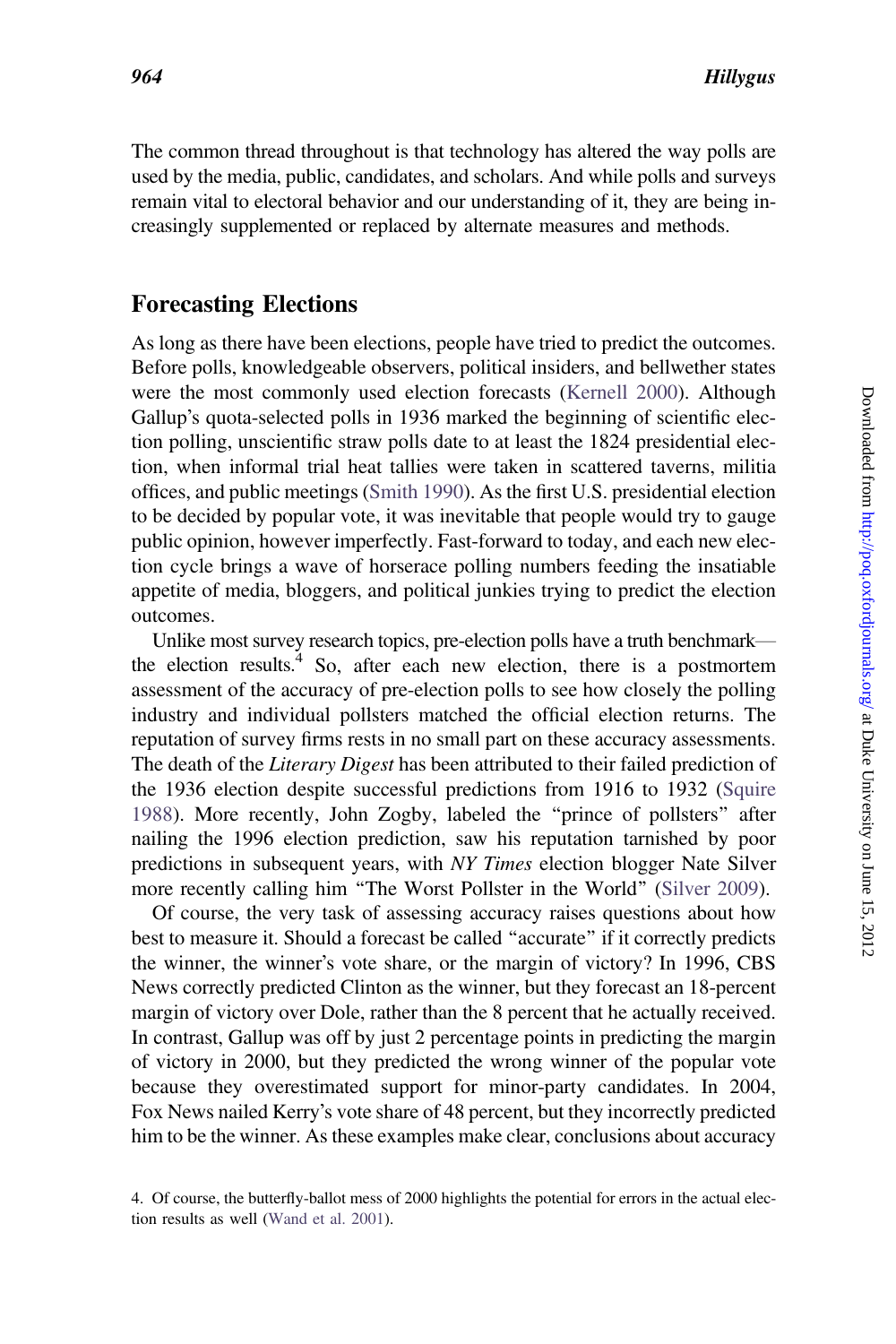vary based on the particular yardstick used, and they can be affected by factors like sample size, treatment of undecided and minor-party voters, and field dates ([Blumenthal 2008\)](#page-16-0). In the aftermath of the 1948 polling debacle, a group of social scientists—led by Frederick Mosteller—outlined eight different metrics for assessing polling accuracy [\(Mosteller et al. 1949](#page-18-0)); more recently, [Martin,](#page-18-0) [Traugott, and Kennedy \(2005\)](#page-18-0) have added a ninth. Most commonly used are ''Mosteller Measure 3,'', the average absolute error on all major candidates between the prediction and the actual results, and ''Mosteller Measure 5,'' the absolute value of the difference between the margin separating the two leading candidates in the poll and the difference in their margins in the actual vote. Increasingly, scholars are also using Martin et al.'s predictive accuracy measure, which is based on the natural logarithm of the odds ratio of the outcome in the poll and the outcome in the election. By all measures, 2008 was considered a banner year for the polling industry and, by some metrics, could be labeled the most accurate since 1956 [\(Panagopoulos 2009](#page-18-0)). As a whole, the polling industry has a strong track record [\(Traugott 2005\)](#page-19-0), but there have been some embarrassing failures throughout history. Most famously, the polls predicted that Republican Thomas Dewey would beat incumbent Democratic president Harry Truman in the 1948 election. More recently, the polls got it wrong in the 2008 election when they predicted that Barack Obama would defeat Hillary Clinton in the New Hampshire Democratic primary. Predicting election outcomes is a difficult and high-stakes business, so it is important to understand why some polls get it right and some get it wrong.

Like any survey, the quality of predictions can be affected by sampling error and nonsampling errors, including coverage error, nonresponse error, measurement error, processing error, and adjustment error ([Groves et al. 2009](#page-17-0)). It is most recognized that random sampling error can produce fluctuations in polling estimates based on chance alone, simply because a poll includes a sample of respondents rather than the full population. Such error is expressed with the margin of error that is typically reported alongside polling estimates, and the simple (but costly) solution is to increase the sample size. Of greater concern are the systemic errors introduced by the pollsters (or analysts) and respondents that can bias the election forecasts.

Pollsters must make a variety of design decisions—about the mode, timing, sampling method, question formulation, weighting, etc.—and each of these methodological decisions can potentially bias the results. Research has found, for instance, that the number and type (weekend vs. weekday) of days in the field were associated with predictive accuracy, reflecting nonresponse bias [\(Lau](#page-18-0) [1994\)](#page-18-0). [Mokrzycki, Keeter, and Kennedy \(2009\)](#page-18-0) found that telephone polls excluding cell-phone-only households had a slight bias against the Democratic candidates, an illustration of coverage bias. Highlighting the importance of measurement error, [Crespi and Morris \(1984\)](#page-16-0) demonstrated that question order produced different estimates of candidate support. As other essays in this issue discuss in more detail, there are a wide variety of other methodological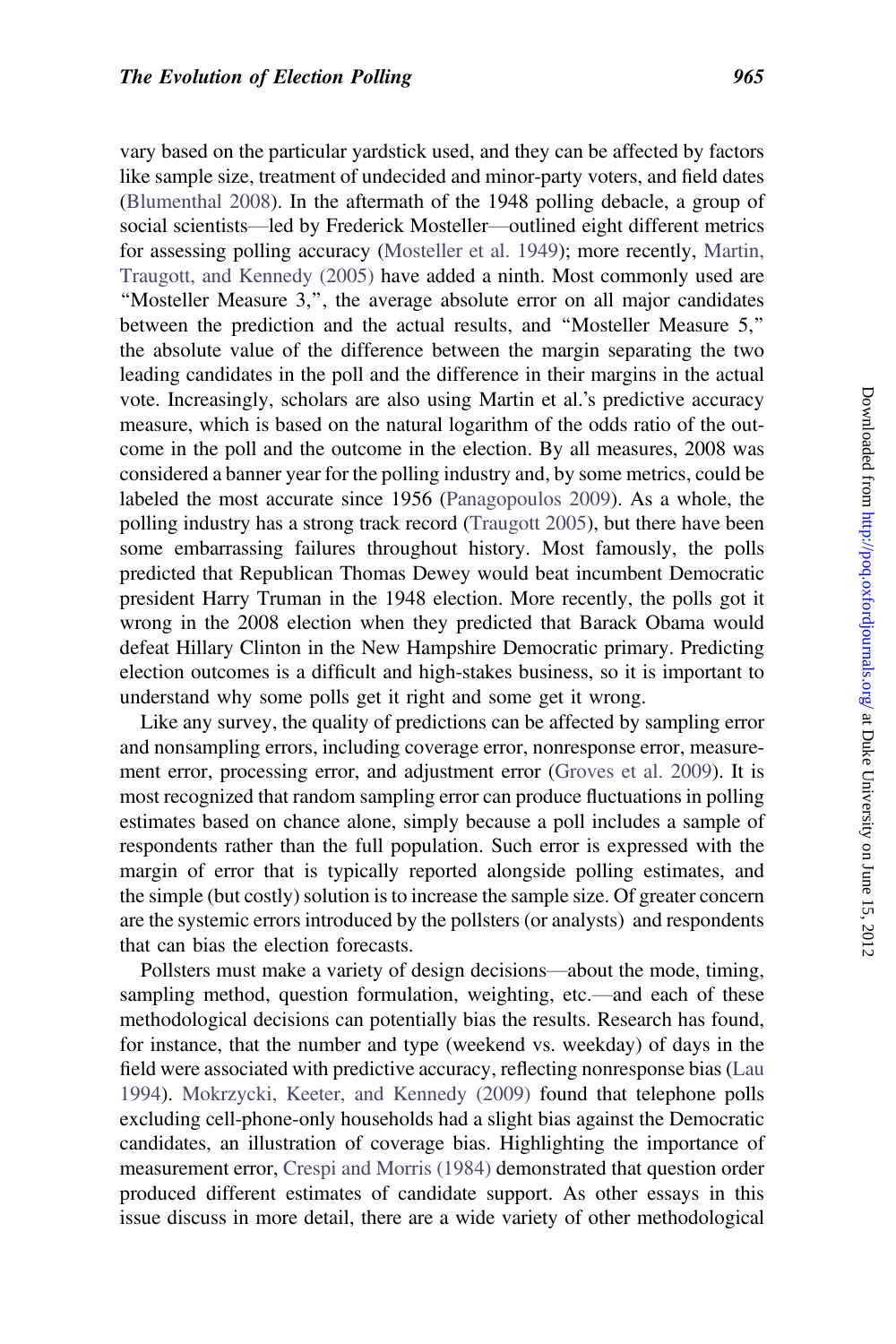Election forecasts can go astray simply because they must predict future behavior. In his 1937 essay, Crossley wrote that "The greatest difficulty of all is the fact that the election itself is not a census, but an application of the sampling principle. Every poll is therefore a sample of a sample'' (p. 25). In other words, it is an unknown population to whom pollsters are trying to generalize because we do not know who will show up on Election Day. Different elections can have different cross-sections of voters, a point highlighted in 2008 when an unusually large proportion of minorities and young people turned out to vote for Barack Obama. As such, one of the most consequential methodological decisions made by the pollster or analyst is the selection of likely voters. Forecasts can vary wildly based on the particular method used to define the population of expected voters ([Crespi 1988\)](#page-16-0). [Erikson, Panagopolous, and](#page-17-0) [Wlezien \(2004\)](#page-17-0) found, for instance, that a 19-point swing in support from Gore to Bush in the 2000 presidential campaign was an artifact of Gallup's likelyvoter screen. Every survey firm has its own (often proprietary) method for defining likely voters, typically relying on self-reported measures of voter registration or vote history, but rarely do those models engage the most up-to-date scholarly research on political participation. For instance, pollsters typically use a single likely-voter model for the entire country, but political science research has shown that state-level factors such as registration requirements, early voting rules, and competitiveness can affect an individual's likelihood of voting.

Once an assumption is made about likely voters, the task of the pre-election poll is to predict how voters will cast their ballots. The standard polling question asks, ''If the election were being held today, for whom would you vote?'' In making a forecast, pollsters or analysts must make a decision about how to deal with the respondents who say they are undecided, a pool of voters that varies based on the timing of the poll and the methodology used ([Fenwick et al. 1982\)](#page-17-0). [Hoek and Gendall \(1997\)](#page-17-0) found that reducing the proportion of undecided voters through various assignment mechanisms did not necessarily improve the accuracy of estimates. Thus, while it is widely recognized that undecided respondents contribute to polling error, there is still no consensus about what to do with them.

Respondents are another source of error in pre-election polls. An accurate election prediction relies on respondents providing honest answers to the turnout and vote intention questions. Extensive research has documented overreporting of turnout (and turnout intention), primarily the result of social desirability bias (e.g., [Belli et al. 1999\)](#page-16-0). In 2008, the presence of an African American on the ticket increased concern that respondents would lie to pollsters about their vote preference. Previous elections had found evidence of a ''Bradley effect,'' in which pre-election polls overestimate support for a black candidate because white voters tell pollsters they are undecided or will support the black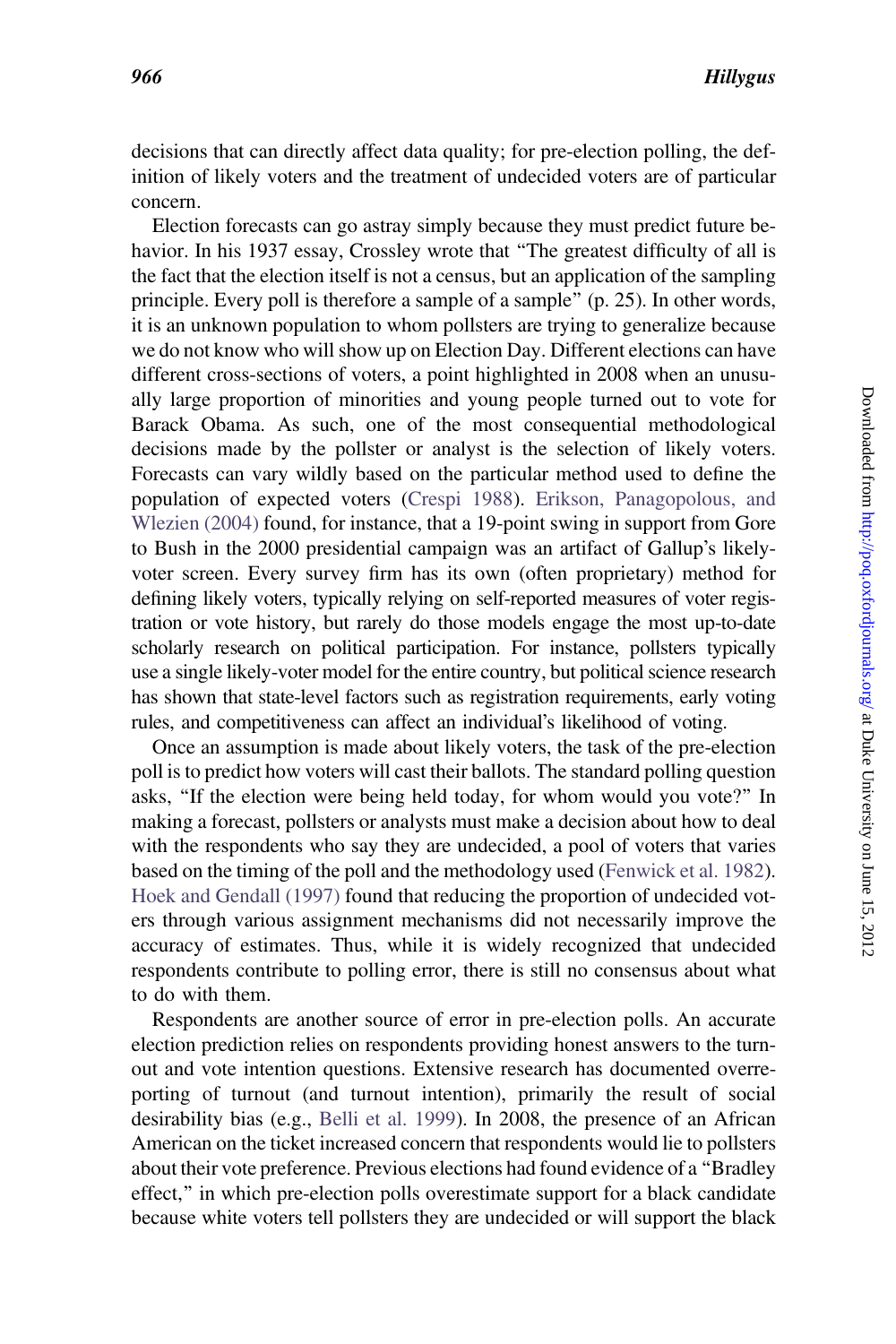candidate when they do not intend to do so. In the end, research found no evidence that polls systematically overestimated Obama support ([Hopkins 2009\)](#page-17-0); in fact, polls were more likely to underestimate support for Obama, likely reflecting higher turnout among groups often not considered likely voters ([Silver 2008\)](#page-19-0). Future research should consider the variety of other reasons that respondents might not give incomplete or untruthful answers to the vote choice questions, such as privacy concerns or respondent competence.

Polling predictions can also be jeopardized by individuals changing their minds about their turnout and vote intention between the time of the survey interview and Election Day. Although scholarly research often emphasizes the stability of vote intention, panel data has found that more than 40 percent of respondents change their vote intention at least once during the campaign ([Hillygus and Shields 2008](#page-17-0)). There remains debate, however, about the source of these individual-level dynamics. [Gelman and King \(1993\)](#page-17-0) argued that movements in poll numbers reflect predictable movement toward the fundamentals, but others have shown that specific campaign events produce movements in the polls [\(Johnston et al. 1992](#page-18-0)). In an analysis of the dynamics of pre-election polling, [Wlezein and Erikson \(2002\)](#page-19-0) attributed as much as 50 percent of the variability in poll numbers simply to sampling error, but they also found that campaign shocks produced real movements—early in the campaign the effects dissipated quickly, but there were smaller, persistent shocks late in the campaign. There remains much to be learned about who in the electorate is most likely to change their minds, when they are most likely to do so, and in response to what stimuli, and such findings will have clear implications for election forecasting. Voter instability is considered the primary explanation for the polling debacle of 1948. Pollsters called the election for Dewey weeks before the election, but a sizeable chunk of voters changed their vote and turnout intention in the final weeks, and they overwhelmingly supported Truman ([Crespi 1988\)](#page-16-0). To minimize sources of error, pollsters now continue to do election polling as late as the night before the election, and it is this final poll that is used in the postelection assessments of polling accuracy.<sup>5</sup>

Unfortunately, it is often difficult to attribute differences in predictions across pollsters to any one factor because of the sheer number of design decisions that are made by each survey firm. One of the greatest obstacles to a better understanding of variation in polling predictions is the lack of methodological transparency. An American Association for Public Opinion Research (AAPOR) committee examining the performance of polls in the 2008 primaries ultimately concluded that they lacked sufficient information to fully assess what went wrong in New Hampshire [\(Traugott et al. 2009\)](#page-19-0). The experience of the

<sup>5.</sup> Since 1997, the National Council on Public Polls (NCPP) has conducted post-election analyses of published pre-election polls, available at http://www.ncpp.org.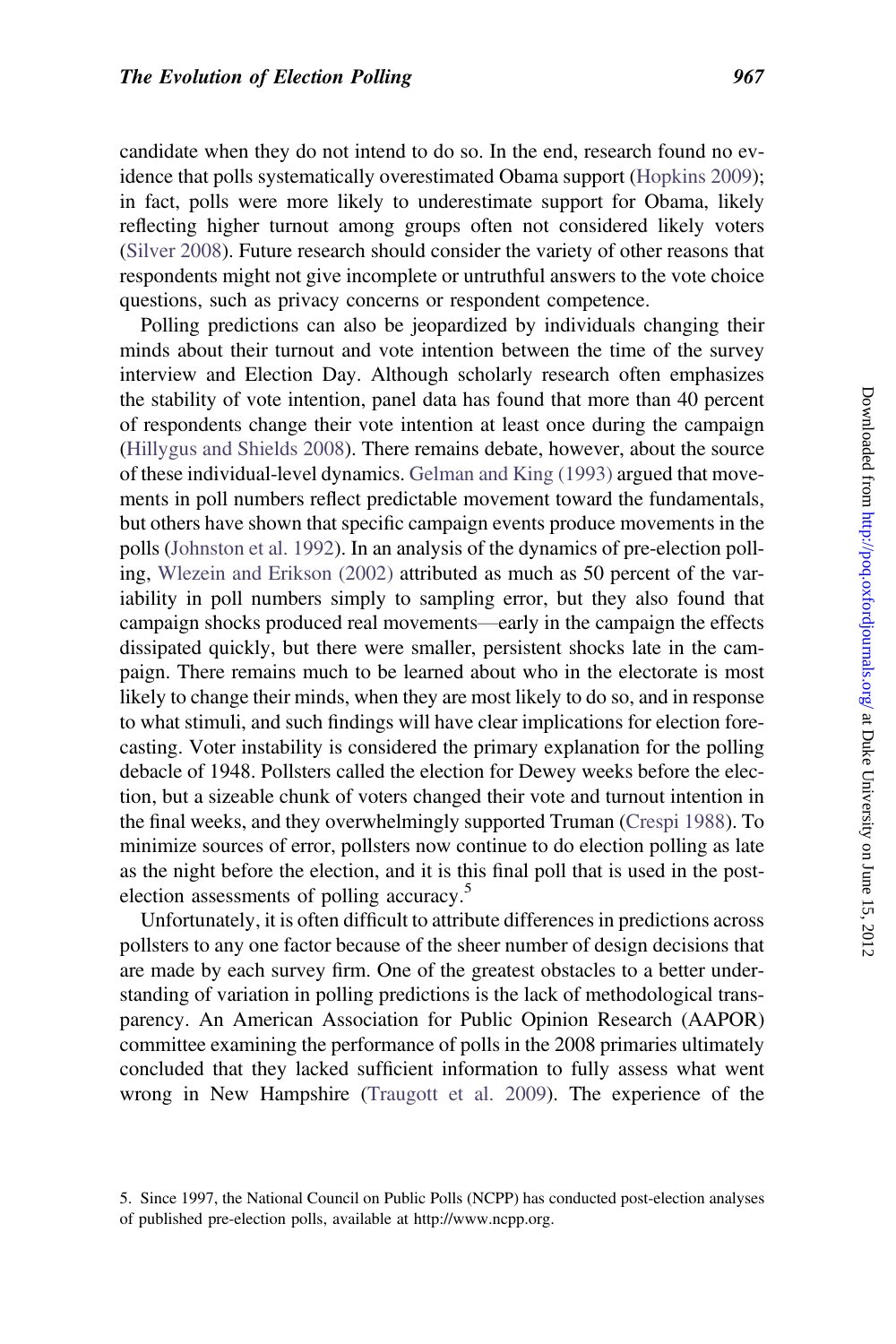committee helped invigorate a new transparency initiative that urges disclosure of methodological decisions. AAPOR president Peter Miller explained:

Despite decades of work, transparency in public opinion and survey research remains an elusive goal. Often it remains too difficult to get information about how surveys are conducted. Too many researchers do not know how to document their work, or are reluctant to disclose their methods for fear of criticism by non-transparent competitors. Too many significant questions about survey practice remain unaddressed because getting information about how studies are done is onerous or impossible. Too many members of the public have become cynical about survey research because they do not understand how different methods underlie conflicting findings.<sup>6</sup>

In a world in which there is more variation in polling methodologies, it is more important than ever for survey quality to be evaluated. And this is only possible with methodological transparency. The importance of transparency was recently highlighted by two separate cases in which polling firms were found to have made up or manipulated released survey results during the 2008 election.<sup>7</sup>

# Polling Aggregation

In recognition that individual poll results are subject to random sampling error and any potential biases introduced by a firm's particular polling methodology, it has become popular to aggregate across many different polls. The widespread availability of poll numbers online has made it easy to do polling aggregation to forecast election outcomes.<sup>8</sup> Online poll aggregators include FiveThirtyEight.com, Pollster.com, the Princeton Election Consortium, and RealClearPolitics.com. Nate Silver's FiveThirtyEight.com, in particular, was a popular sensation in the 2008 campaign; his website reported 3.63 million unique visitors, 20.57 million site visits, and 32.18 million page views in October alone.

6. [http://www.aapor.org/AM/Template.cfm?Section](http://www.aapor.org/AM/Template.cfm?Section=Transparency_Initiative&Template=/CM/ContentDisplay.cfm&ContentID=3862)=[Transparency\\_Initiative&Template](http://www.aapor.org/AM/Template.cfm?Section=Transparency_Initiative&Template=/CM/ContentDisplay.cfm&ContentID=3862)=[/CM/](http://www.aapor.org/AM/Template.cfm?Section=Transparency_Initiative&Template=/CM/ContentDisplay.cfm&ContentID=3862) [ContentDisplay.cfm&ContentID](http://www.aapor.org/AM/Template.cfm?Section=Transparency_Initiative&Template=/CM/ContentDisplay.cfm&ContentID=3862)=[3862](http://www.aapor.org/AM/Template.cfm?Section=Transparency_Initiative&Template=/CM/ContentDisplay.cfm&ContentID=3862).

7. The liberal blog DailyKos discovered that weekly polling results they had paid for and featured from the organization Research 2000 (R2K) were ''largely bunk.'' For more complete discussion of the controversy and evidence, see http://www.dailykos.com/storyonly/2010/6/29/880185/ -More-on-Research-2000. In another case, blogger Nate Silver of fivethirtyeight.com concluded that pollster Strategic Vision LLC was ''disreputable and fraudulent''; see http://www.fivethirtyeight.com/ search/label/strategic%20vision.

8. Prior to free online resources, Polling Report, a compilation of raw poll numbers, was compiled and distributed for a fee.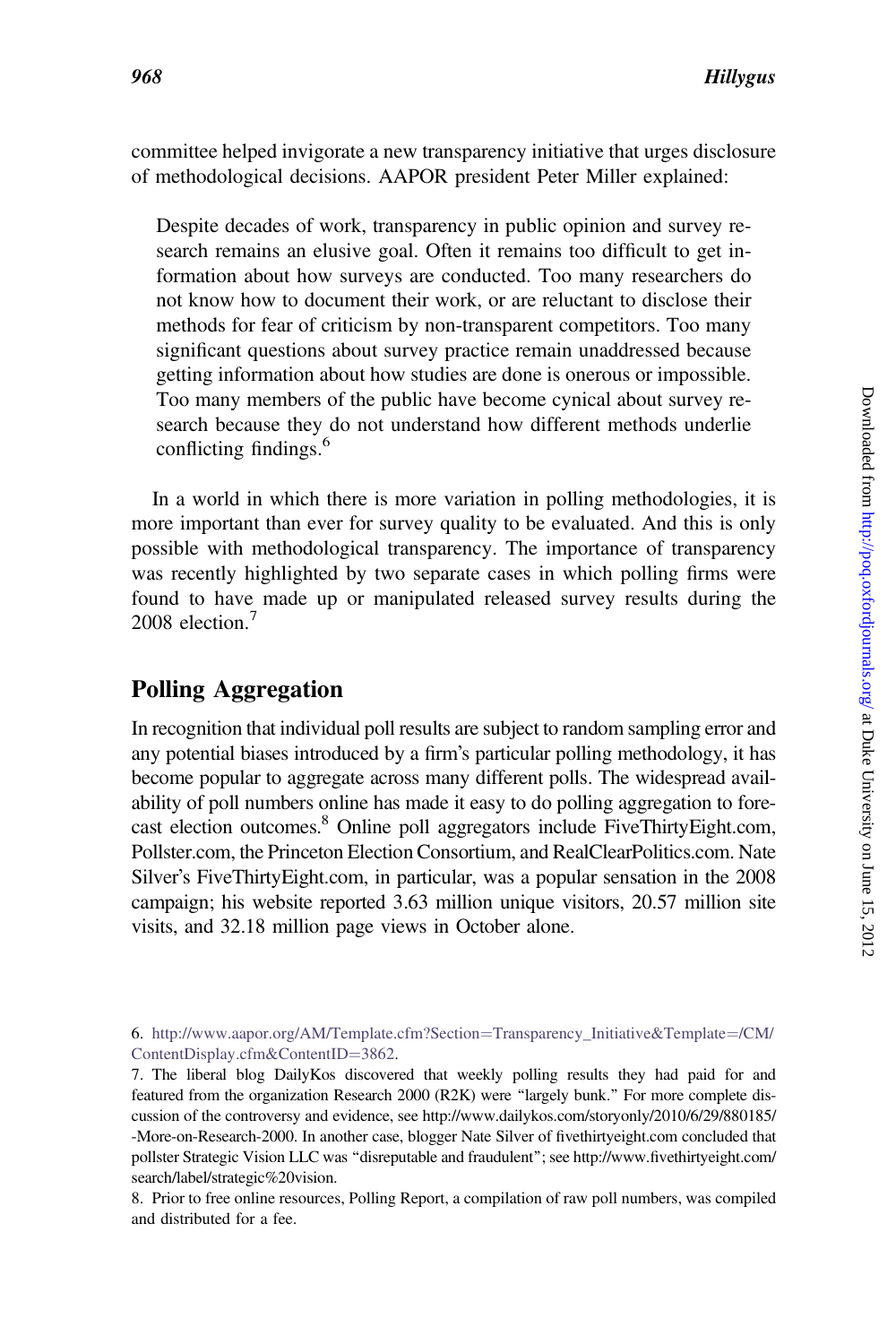Aggregating polls helps reduce volatility in polling predictions. Although there is the tendency for news organizations to focus great attention on every movement up or down in the polls, as [Jackman \(2005\)](#page-18-0) noted, "mediacommissioned polls employ sample sizes that are too small to reliably detect the relatively small day-to-day or week-to-week movements in voter sentiment we would expect to occur over an election campaign" (p. 500). Pooling polls improves the precision of polling estimates—a larger sample size has a smaller margin of error. But there are multiple methods for aggregating polls, and it is not yet clear which one is best.

Some aggregations simply take the average of all available poll numbers. Yet, naïvely pooling across polls ignores *house effects*, all of the methodological decisions made by a particular survey firm. Unfortunately, this approach might not improve accuracy. Simple averaging assumes that the various sources of bias in the individual poll numbers will cancel each other out, but if biases work in the same direction, aggregation will not reduce bias. For example, if all telephone polls systematically miss cell-phone-only households, shown to be more Democratic-leaning, the aggregation of these polls might produce an estimate that is worse than an individual poll.

Other polling aggregations employ various analytic models that attempt to account for house effects. Some aggregators will exclude certain polls or weight them according to some criteria, for example excluding partisan polls or those deemed to be lower quality. Fivethirtyeight.com weights each poll based on the "pollster's historical track record, sample size, and recentness of the poll."<sup>9</sup> Still others have used algorithms that incorporate historical trends or other sources of information (e.g., [Linzer 2011\)](#page-18-0). Unfortunately, since we cannot assess house effects until after the election, many studies end up making the strong assumption that the average of all polls is a reasonable gauge for house effects (e.g., [Jackman 2005](#page-18-0)). Popular websites have dominated polling aggregation in recent years, but it seems likely that public opinion scholars will increasingly weigh in to help identify the most reasonable methods for combining polls.

#### STATE VS. NATIONAL POLLING

Also reflecting improvements in polling availability and accessibility, many polling predictions have recently shifted from national-level to state-level analyses. Polling forecasts have historically focused on national-level estimates of the two-party popular vote even though presidential elections are decided by the Electoral College.<sup>10</sup> The 2000 election offered a stark reminder of this fact; it became irrelevant that many pollsters had correctly predicted Gore to be the

<sup>9. &#</sup>x27;'FAQ and Statement of Methodology FiveThirtyEight.com,'' FiveThirtyEight.com, June 9, 2008.

<sup>10.</sup> Limited data availability meant that the occasional state-level election forecasts had especially noisy estimates (e.g., [Holbrook and DeSart 1999](#page-17-0)).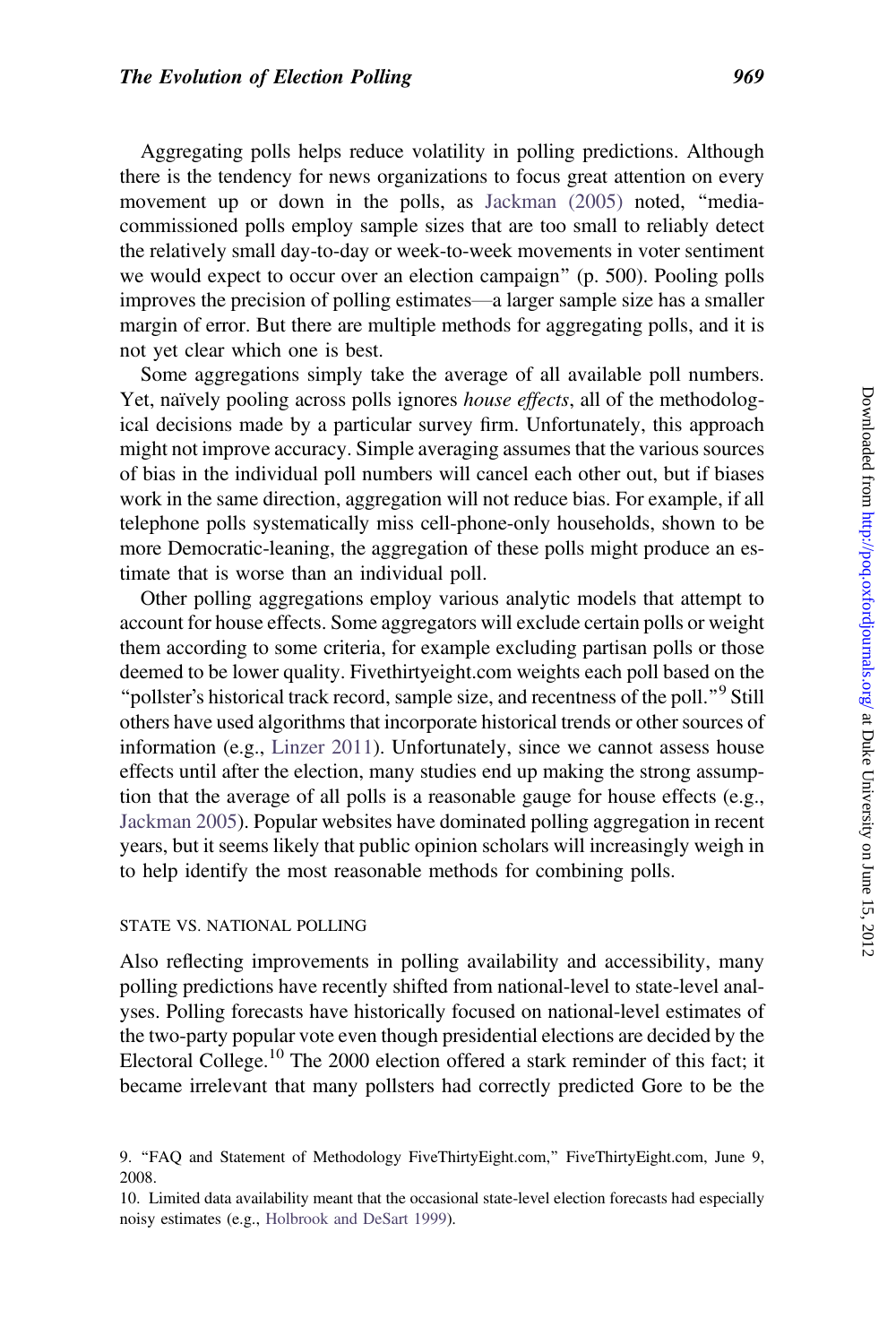winner of the popular vote because Bush won the Electoral College. With changes in polling technology and costs, the ease of Internet accessibility, and improvements in statistical and computing power, state-level forecasts have since become routine.<sup>11</sup> According to NCPP analyses, there were 743 statelevel polls in the last two weeks of the 2008 election, compared to 254 during the same time span in 2004 (the first year they evaluated the accuracy of statelevel polls).<sup>12</sup> Not every state is polled consistently, especially in less competitive states and earlier in the campaign, but forecasts based on state-level polls were updated on an almost daily basis on Pollster.com and 538.com during the 2008 campaign. It seems clear that the future of poll-based election forecasts are aggregations of state-level polls to make Electoral College predictions, but there remains much to be learned about the best methods for aggregating and the best metrics for assessing their accuracy.

On the one hand, state-level forecasts offer a much higher bar for assessing the accuracy of individual pollsters since there are 51 predictions to be made, rather than one. Certainly, we see much greater variability in state-level polls, which do not converge toward the end of the campaign to the same extent as national polls. On the other hand, many pollsters do state-level polling only in a handful of states, and some states are more difficult to predict than others, making it difficult to know the best way to evaluate the accuracy of a given pollster. IVR and Internet polling methods also make up a greater proportion of state level polls—just 53.3 percent were telephone polls with live interviewers in 2008—raising additional questions about the data quality underlying state-based predictions. As state-based forecasts become more common in the coming years, researchers should consider whether the traditional metrics used to evaluate national pre-election polling accuracy remain applicable and informative.

For example, should accuracy assessments be made based on the final, Election Eve polls? It is well established that the accuracy of poll-based predictions improves closer to Election Day, as the number of undecided voters decline and vote preferences stabilize. For example, early polling in the 1992 election showed George H. W. Bush with a healthy lead, but polls converged in predicting Clinton the winner by the end of the campaign. But it is perhaps less interesting to get the forecast correct just before the actual outcome is known.

12. The increase in state-level polls has also led to increased efforts to predict lower-level races and primary elections (e.g., [Bafumi et al. 2010\)](#page-16-0), which are often more difficult because of the lower turnout and higher number of undecided voters. These two factors were ultimately considered the key reasons for mistaken predictions in the New Hampshire primary; the number of candidates, the difference in eligibility across states, and the absence of a party identification cue for voting all affected turnout in the primaries, which in turn affected polling accuracy ([Traugott et al. 2009](#page-19-0)).

<sup>11.</sup> Realclearpolitics.com began tracking state polls in the 2004 election, making aggregation sites like pollster.com and 538.com possible; before that, Polling Report compiled many different political polls and made hard copies available for a subscription fee.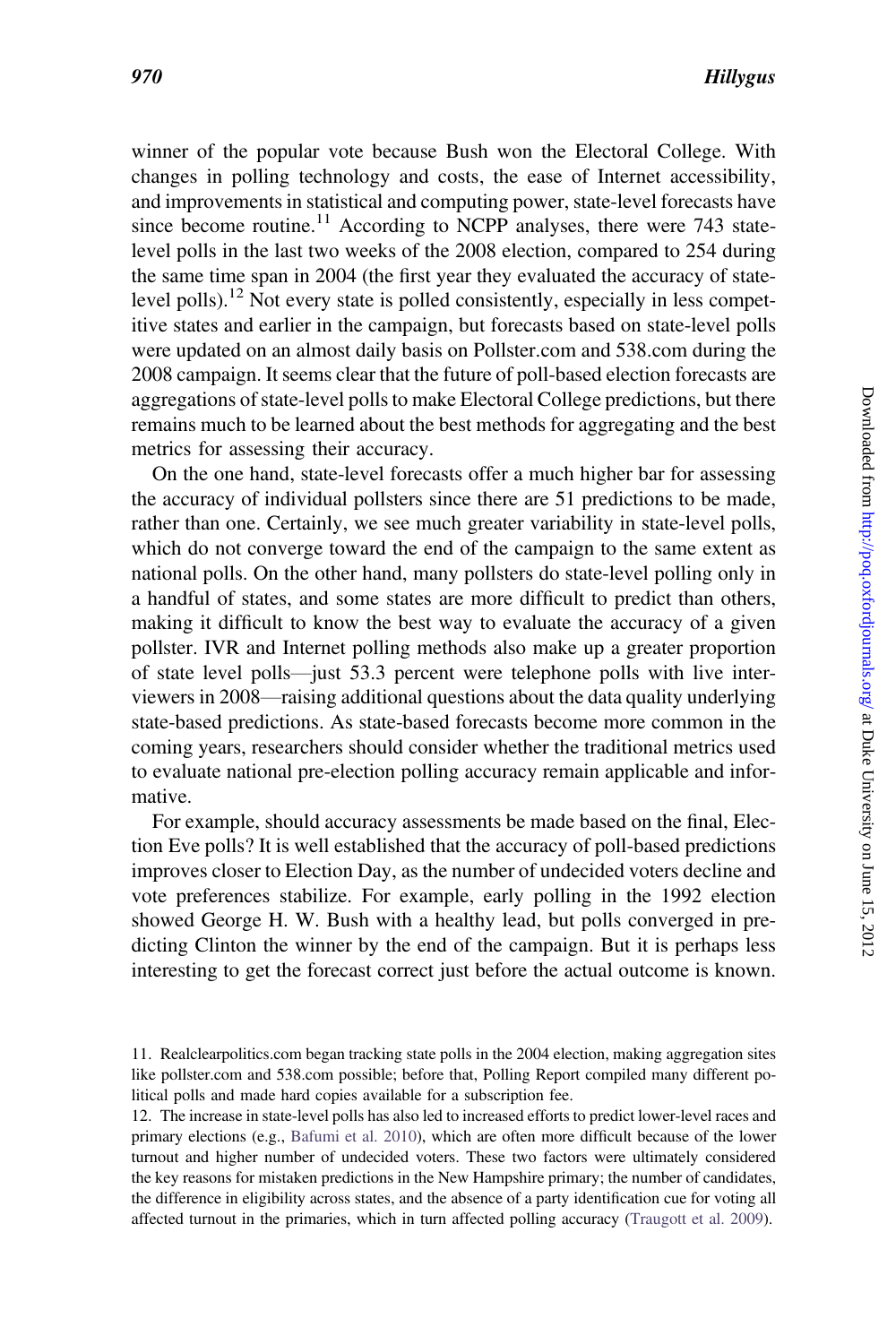Moreover, the number of early voters—estimated at one-third of the electorate in 2008—further weakens the utility of an Election Eve ''prediction.'' As an alternative, especially early in the campaign, some have turned to macroeconomic statistical models or prediction markets to make election forecasts.

#### BEYOND POLLS: MACROECONOMIC MODELS

Beginning in the 1970s, academics developed macroeconomic statistical models using non-polling aggregate data to predict election outcomes (e.g., [Fair](#page-17-0) [1978\)](#page-17-0), and since the 1990s, competing model-based forecasts of the two-party presidential vote have been routinely published by Labor Day before an election ([Lewis-Beck 2005](#page-18-0)). Most statistical models include measures of government and economic performance, though there is debate as to the specific economic indicator to be used—whether GDP growth [\(Abramowitz 2004](#page-16-0)), job growth ([Lewis-Beck and Tien 2004](#page-18-0)), inflation rate ([Lewis-Beck 2005\)](#page-18-0), or perceptions of personal finances [\(Holbrook 2004](#page-17-0))—and about the inclusion of other variables, like polling numbers and war support, in the statistical model.<sup>13</sup> All, however, are based on the basic theory that voters reelect incumbents in good times and they kick the bums out of office in bad times ([Fiorina 1981\)](#page-17-0).

Election forecasters argue that statistical predictions should outperform other election predictions because they are rooted in a theory about voter behavior. [Lewis-Beck \(2005\)](#page-18-0) argued that other forecasting approaches, such as poll- and market-based predictions, "are not based on any theory of the vote. Instead, they are merely providing point estimates on a dependent variable. ... It is my belief that, in the long run, the statistical modeling approach, because it draws on voting theory, will yield a better performance'' (p. 148).

One criticism of these models is that, like the national-poll-based forecasts, they typically predict the two-party popular vote rather than the Electoral College outcome. Given the two-party system of the United States, the popular vote typically falls within a rather narrow range of values. A naïve prediction based on a coin toss would predict a 50-percent vote share, which gets pretty close to the right answer in many election years. Another criticism is that once we account for the confidence intervals around the point estimate, it becomes evident that most models predict a wide range of possible outcomes, including victory by the opposing candidate ([Lewis-Beck 2005\)](#page-18-0). There are only a handful of presidential elections for which the necessary aggregate data are available to estimate the statistical models, so predictions are inherently imprecise. Moreover, according to [Greene \(1993\),](#page-17-0) the tendency for models to be fitted to previous outcomes—that is, selecting model specification based on past elections—means that the models underestimate the true level of uncertainty. [Vavreck \(2009\)](#page-19-0) argued that economic models have sometimes failed because they have not taken

13. See [Lewis-Beck \(2005\)](#page-18-0) for a more thorough discussion of the debates within the literature.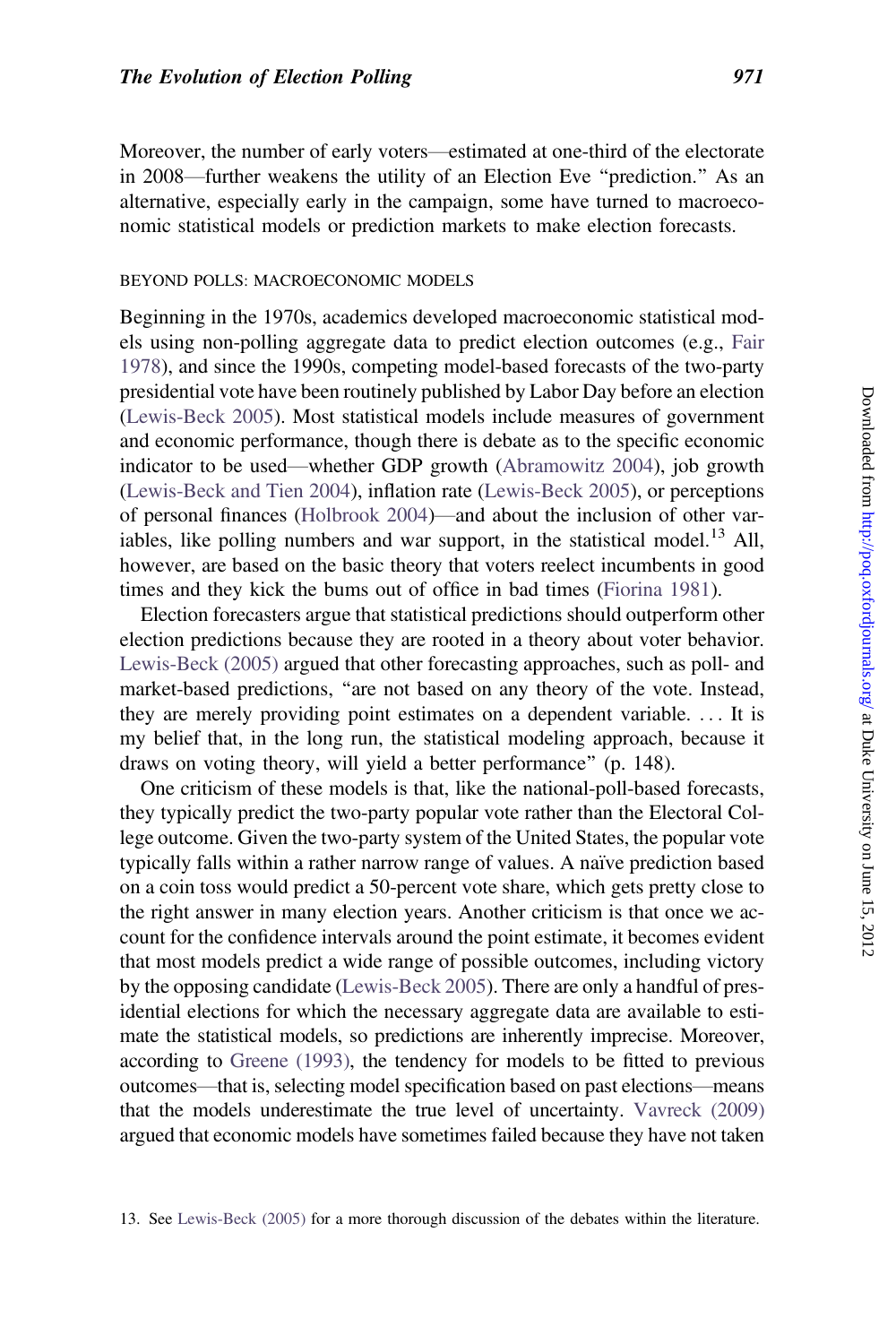into account the content of the campaign, especially the candidates' messages about the economy and their attention to other issues.

Reflecting these issues, the track records for individual models are highly variable; for example, Ray Fairs model had one of the worst predictions in 1992 despite a previous history of successful forecasts [\(Greene 1993\)](#page-17-0). Nonetheless, it is clear that there are regularities in presidential races that help in predicting the outcome long before the polling numbers converge on the likely winner. And there is clearly value in being able to make an early prediction, provided that the appropriate amount of uncertainty in that estimate is reported. With the increasing availability of state-level measures and more complex statistical techniques, the field is poised to make further improvements in the accuracy and reliability of model-based forecasts of Electoral College outcomes (e.g., [Rigdon et al. 2009\)](#page-19-0).

#### BEYOND POLLS: PREDICTION MARKETS

Another election-forecasting alternative is prediction markets, such as the Iowa Electronic Market. With such betting markets, people buy and sell candidate futures based on who they think will win the election; for example, on September 1, 2008, Obama futures were selling for \$0.60, indicating that traders expected Obama to win 60 percent of the vote in the November election. There was an active and public (although often illegal) election-betting market through much of U.S. history, but it was only recently that prediction markets have been used with any regularity by academic forecasters.<sup>14</sup>

Relative to polls, the markets rely on very different mechanisms for making a prediction. The key to an accurate poll-based prediction is a representative sample of likely voters and truthful responses to the vote choice question. In contrast, prediction markets aggregate the informed expectations about the winner from those willing to put money behind their judgments. Traders are not representative of likely voters—they tend to be young, male, well educated, and high income—and they do not even need to be eligible to vote ([Berg](#page-16-0) [et al. 2001\)](#page-16-0). Traders are just assumed to be making informed judgments.

There is considerable debate in the literature about the benefit of marketbased predictions compared to poll-based predictions. [Berg et al. \(2001\)](#page-16-0) argued that markets are more accurate than polls, but [Erikson and Wlezien \(2008\)](#page-17-0) showed that the advantage goes away when polls are combined and corrected for a systematic bias. [Rothschild \(2009\)](#page-19-0) found that when both polls and market predictions were corrected for inherent biases, prediction market forecasts outperformed aggregated polls earlier in the campaign and in more competitive

<sup>14.</sup> [Rhode and Strumpf \(2004\)](#page-18-0) offer a fascinating account of historical betting markets, including detailing that betting volume far exceeded the amount wagered in the Iowa Electronic Market today and often involved individuals wagering large six-figure sums.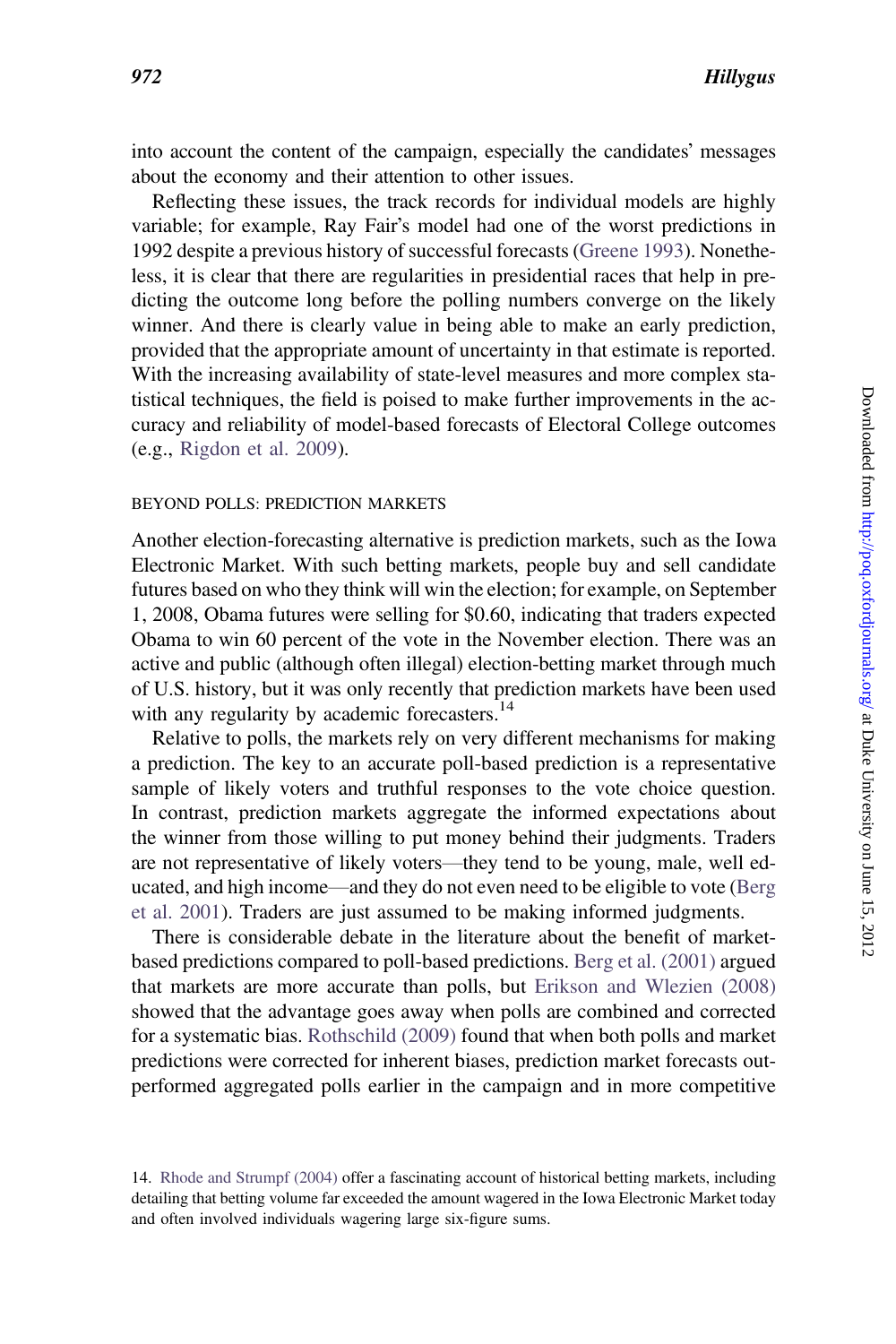races. Not surprisingly, the accuracy of both improves the closer you get to Election Day.

A related approach is to ask a sample of citizens their expectations about who will win ([Lewis-Beck and Tien 1999\)](#page-18-0). [Rothschild and Wolfers \(2010\)](#page-19-0) argued that it is possible to forecast the winner asking an expectations question (''Who do you think will win?'') of the general public, even without a representative sample survey. Although more research is necessary to understand the conditions under which such an approach might or might not be accurate, it suggests that the addition of an expectations question to pre-election polls could yield a significant advance in the predictive power of polls.

Although prediction markets and statistical models could provide more accurate election forecasts than polls in some circumstances, it is worth noting that polls play an indirect role even here. Many statistical models incorporate presidential approval numbers. And investors no doubt look to poll numbers in making betting decisions.

Even if we found the perfect election forecast—whether from polls, markets, or models—it does little to help us understand the meaning of the election, what issues mattered to the voters, or the dynamics of opinions. Although criticism is most often directed toward tracking polls, election forecasts of all types contribute to the horserace frenzy. As [Rosenstiel \(2005\)](#page-19-0) argued, media coverage of the horserace comes at the expense of reporting a candidate's record, policies, or leadership qualities. That is not to say that election forecasting feeds curiosity alone—the anticipated (and actual electoral outcomes) can affect economic decision-making; election results have been shown to be associated with stock prices and exchange rates [\(Herron et al. 1999](#page-17-0)). But we generally are interested not only in predicting the election outcomes but also in explaining why a particular candidate has prevailed. And for that task, forecasting models and prediction markets offer little insight; many polls and surveys, however, have real value.

### Understanding Voter Behavior

Survey research is the primary tool for answering questions about electoral behavior, including political participation, voter decision-making, public opinion, and campaign effects. Here again, there has been an evolution in our understanding of electoral behavior, and *Public Opinion Quarterly* has played a fundamental role. Some of the most impactful works in POQ have been not about election prediction, but about explanations of electoral behavior, including the role and influence of party identification [\(Belknap and Campbell 1951\)](#page-16-0), voter responsiveness to campaign information ([Converse 1962\)](#page-16-0), and the impact of the media on voter decision-making ([McComb and Shaw 1972](#page-18-0)) to name a few.

In tracing the development of the voting behavior literature—from the sociological-based analysis of the Columbia School studies to the psychological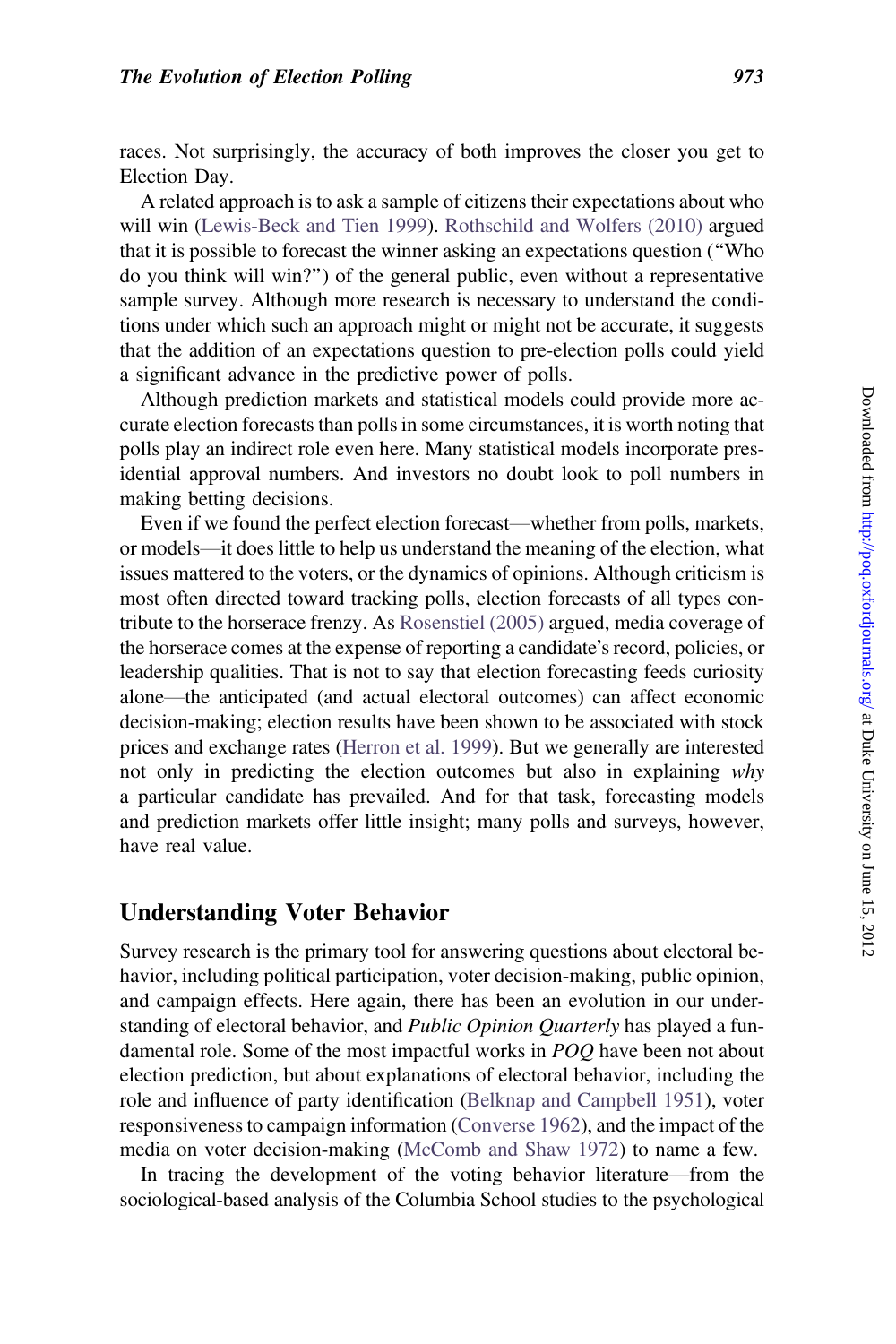models of the Michigan School and the rational choice perspective (see [Dalton](#page-17-0) [and Wattenberg 1993](#page-17-0) for a nice overview)—one of the most striking changes in the field is the extent to which our answers to theoretical questions have been shaped by methodological issues.

For one, it is now widely recognized that our ability to answer substantive questions about an election is directly affected by data-quality issues. As just one example, [Burden \(2000\)](#page-16-0) found that turnout overreporting in the American National Election Studies has gotten worse in recent decades because of declining response rates among individuals least likely to participate. And turnout overreporting, is itself a classic example of the dangers of measurement error. In recent years, many other self-report measures have come under considerable scrutiny as well. In a comparison of Nielsen estimates and self-reported news exposure, [Prior \(2009\)](#page-18-0) found that respondents exaggerate news exposure by a factor of 3 on average, with young people overreporting by a factor of 8. Other research has shown that respondents find it socially desirable to say they are politically informed and engaged, in addition to independent, moderate, and tolerant ([Holbrook, Green, and Krosnick 2003](#page-17-0)). Importantly, these data-quality issues matter. [Bernstein, Chadha, and Montjoy \(2001\)](#page-16-0) found that overreporting has exaggerated the impact of education, partisanship, and religiosity on turnout. [Burden \(2008\)](#page-16-0) found that the gender gap in party identification shrank when the question wording for party identification emphasized feelings rather than thoughts. Other essays in this issue discuss in more detail the way that sampling, mode, and questionnaire design directly impacts our substantive conclusions. As more and more scholars are collecting original survey data to answer questions about electoral politics, it becomes ever more important for us to have a firm grasp on the way that data-quality issues can affect knowledge claims.

A second methodological evolution in voting behavior research is the recognition that causal relationships are exceptionally difficult to establish using surveys, especially cross-sectional surveys. The most prominent example is the enduring relationship between party identification, issue preferences, and vote choice. There has long been recognition of a strong relationship [\(Campbell et al.](#page-16-0) [1960](#page-16-0)), but the direction of the causal arrow remains unclear. Some research has concluded that party identification is driven by issue positions [\(Fiorina 1981\)](#page-17-0), while other studies have argued that issue positions stem from party attachments ([Jackson 1975](#page-18-0)) or vote preferences [\(Page and Brody 1972\)](#page-18-0). There is a chickenand-egg quality to the literature that has yet to be resolved, but political behavior scholars are no longer naïve to the conundrum. In a recent essay, [Bartels \(2010\)](#page-16-0) observed the following about the development of voting behavior research:

The search for causal order in voting behavior seemed to have reached an unhappy dead end ... few have been content to hope that new theories and statistical wizardry might untangle the causal complexities that emerged in the 1960s and 1970s. Instead, the most common impulse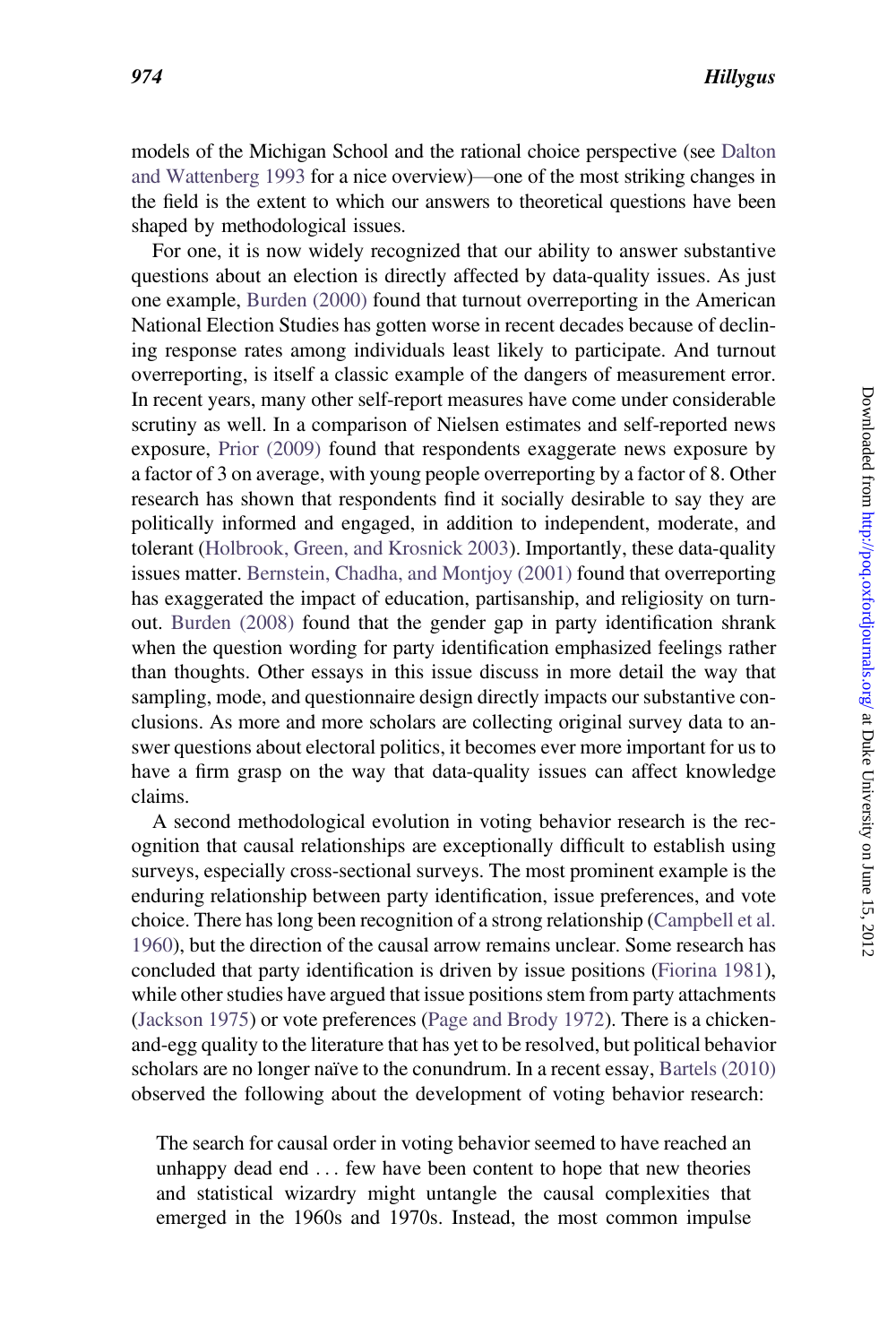among electoral analysts of the past quarter-century has been to change the subject. Rather than building ever more complex and comprehensive models of individual voting behavior, they have focused on more tractable questions. As a result, contemporary voting research has become increasingly eclectic and opportunistic. (pp. 28–29)

One consequence of these methodological developments is that scholars are increasingly being led away from surveys, especially cross-sectional surveys, in answering substantive questions about electoral behavior. In an effort to make causal claims, some scholars have turned to panel surveys that track the same individual over time. For example, Hillygus and Shields (2008) found that, over the course of a campaign, politically sophisticated individuals changed their vote choice to be in line with their issue positions, even at the expense of party attachments. While such panel analyses can shed light on vote dynamics, they do not typically catch people before their initial policy and party attitudes are formed, so they cannot fully unravel the causal relationships.

Other scholars have turned to experimental designs, where causal relation-ships can be more cleanly established (e.g., [Iyengar and Kinder 1987\)](#page-18-0).<sup>15</sup> Field experiments, in particular, have grown in popularity as a tool for gauging the influence of campaign efforts on turnout or vote choice. [Gerber and Green](#page-17-0) [\(2001\)](#page-17-0), for example, concluded that nonpartisan mobilization appeals by phone did not increase turnout, in contrast to the conclusions of observational research on party contact. Survey experiments, in which experimental designs are embedded in opinion surveys by randomly assigning respondents alternative versions of questionnaire items, are increasingly popular because they combine the generalizability of surveys with the causal leverage of an experiment. Survey experiments have long been used in questionnaire design experiments, but they are now increasingly the basis for testing substantive questions. For example, [Krysan \(1998\)](#page-18-0) used a survey experiment to show that whites' racial attitudes vary based on the privacy of their expressed opinions.

Even those using a survey often supplement it with geospatial or administrative data. There is now a large literature on campaign effects that leverages geographic variation in campaign intensity as a proxy for campaign exposure. For example, [Huber and Arceneaux \(2007\)](#page-17-0) found compelling evidence of the persuasive effects of advertising by linking advertising data to individual-level survey data, and then taking advantage of the fact that some media markets overlap battleground and non-battleground states, exposing some voters to higher levels of advertising than the candidate intended.

Other observational research relies on data about individuals collected not as a result of an interview, but from supplemental data sources, such as

<sup>15.</sup> For a more detailed history of the experimental research in political science, see [Druckman et al.](#page-17-0) [\(2006\).](#page-17-0)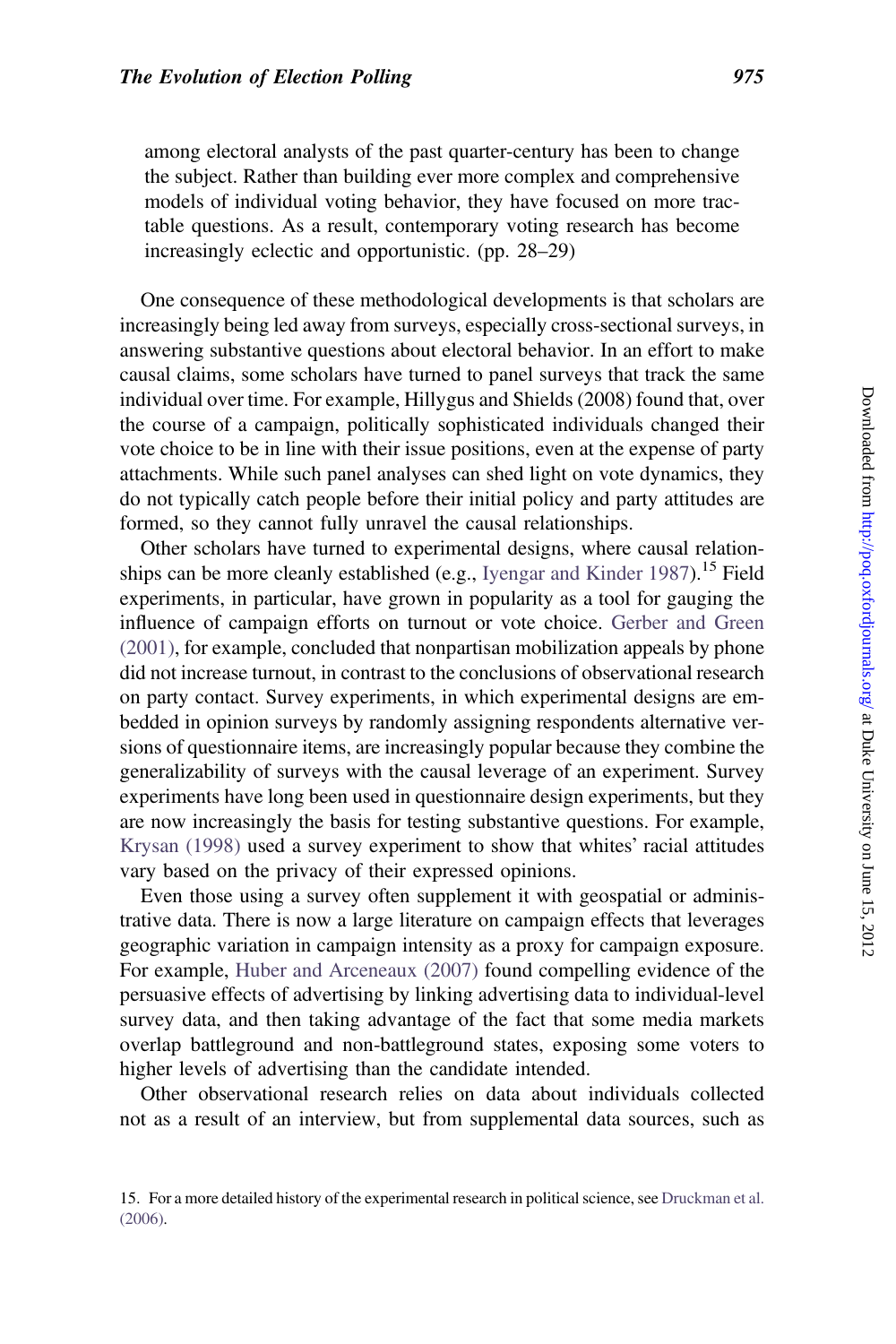administrative records or other electronic databases. We live in an information environment in which data are compiled when we surf the Web, subscribe to a magazine, swipe our credit card, register to vote, and so on—and this information can be used to validate or substitute for survey measures. For example, [Meredith \(2009\)](#page-18-0) relied on vote history in the voter registration files to examine the habitual nature of voting behavior. [Mathiowetz \(1992\)](#page-18-0) used employment records to validate occupational self-reports in the Current Population Survey. [King \(2009\)](#page-18-0) offered the following prediction about the future of voting behavior research:

Instead of trying to extract information from a few thousand activists opinions about politics every two years, in the necessarily artificial conversation initiated by a survey interview, we can use new methods to mine the tens of millions of political opinions expressed daily in published blogs. Instead of studying the effects of context and interactions among people by asking respondents to recall their frequency and nature of social contacts, we now have the ability to obtain a continuous record of all phone calls, e-mails, text messages, and in-person contacts among a much larger group. (p. 93)

In sum, public opinion scholars are increasingly cognizant of the important link between substantive questions of interest and the strengths and weaknesses of the methodologies available for answering them. And it is this recognition that has led many scholars to alternative measures of voter attitudes and behaviors.

## Candidates and Polling

We see a similar trend in looking at the role of political polling by candidates, parties, and interest groups. Whereas polling was once the primary way to gauge the preferences of the public, today campaigns are increasingly relying on consumer and political databases instead of polling alone ([Jacobs and](#page-18-0) [Shapiro 2005](#page-18-0)).

Before public opinion polling took hold in presidential campaigns (and eventually campaigns for offices at almost all levels), candidates relied on the local party structure to assess the wants and needs of the electorate ([Kernell 2000](#page-18-0)). By the 1960s, public opinion polls were central to campaign strategy, used to determine which issues to emphasize, to test messages, and to identify persuadable voters. Polls became an integral part of a president's campaign (and term in office), offering an independent read of public opinion and thus autonomy from Congress, the media, and political parties [\(Eisinger 2003\)](#page-17-0). [Jacobs and Shapiro](#page-18-0) [\(1995\)](#page-18-0) traced the decisions within the Nixon administration to the institutional development of a White House polling apparatus, and [Druckman and Jacobs](#page-17-0) [\(2006\)](#page-17-0) showed how those polls shaped strategic policy decisions.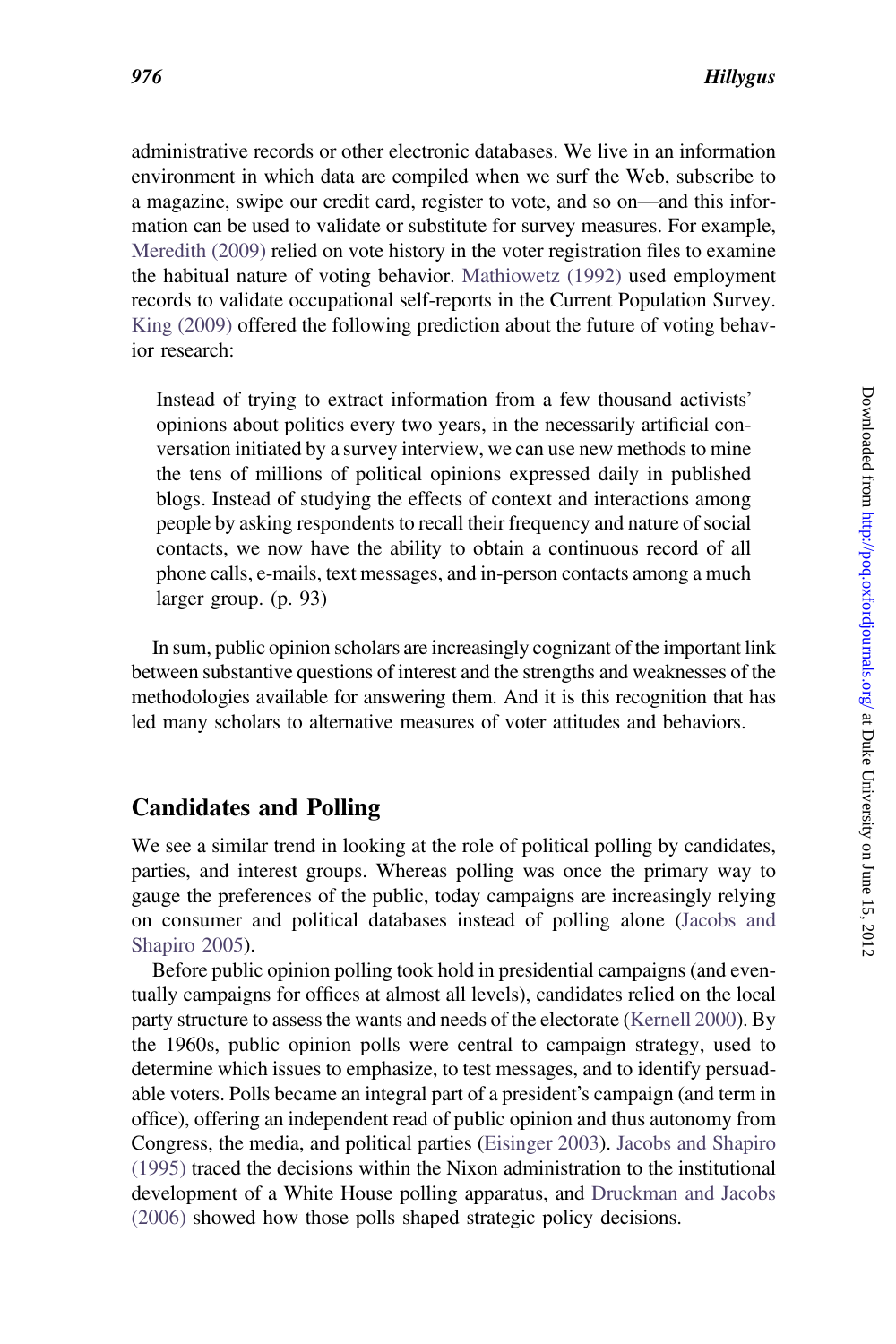Given changes in the information environment and computing power, candidates today no longer have to generalize from a sample survey to the broader population—they now have information about the entire population. The political parties have built enormous databases that contain information about every registered voter in the United States. Statewide, electronic voter registration files—mandated by the 2002 Help America Vote Act—are the cornerstone of these databases. These files typically include a person's name, home address, turnout history, party registration, phone number, and other information, and are available to parties and candidates (and, in most states, anyone else who wants it). Consumer, census, political, and polling data are then merged into these files to better predict who is going to turn out, what their beliefs and attitudes are and, ultimately, how they are going to vote.

This development has influenced not only how candidates communicate with citizens, but also whom they are contacting and what they are willing to say. Candidates are able to more efficiently target their resources to particular subsets of the electorate. In doing so, they are particularly likely to ignore those individuals not registered to vote, exacerbating inequalities in political information and political engagement. [Hillygus and Shields \(2008\)](#page-17-0) showed, for instance, that direct mail, phone calls, and personal visits were directed toward registered voters with an active vote history. Candidates also narrow-cast different messages to different segments of the electorate [\(Jacobs and Shapiro](#page-18-0) [2005\)](#page-18-0). In these targeted communications, candidates are taking positions on more issues and more divisive issues than in broadcast messages. In 2004, for instance, the presidential candidates took positions on more than 75 different policy issues in their direct mail, including wedge issues like abortion, gay marriage, and stem cell research that were not mentioned in television advertising ([Hillygus and Shields 2008](#page-17-0)). Polls are still used for assessing a candidate's standing in the race, but they are just one piece of campaign strategy planning, rather than the foundation.

### Conclusion

In the 50th-anniversary issue of Public Opinion Quarterly, Philip Converse observed that ''From the very outset in the 1930s, public opinion polling has been closely wedded to the study of popular democratic politics'' (1987, p. S12). Election polls are used to predict election outcomes and interpret the meaning of the results. They are the basis for campaign strategy by candidates, parties, and interest groups. They are the primary tool that academics and journalists use to understand voting behavior. At the same time, however, there has been a noticeable decline in the prominence of polls in election politics and scholarship. In forecasting the election, statistical models and prediction markets appear to be viable alternatives to polling predictions, especially early in the campaign. In understanding voting behavior, surveys are increasingly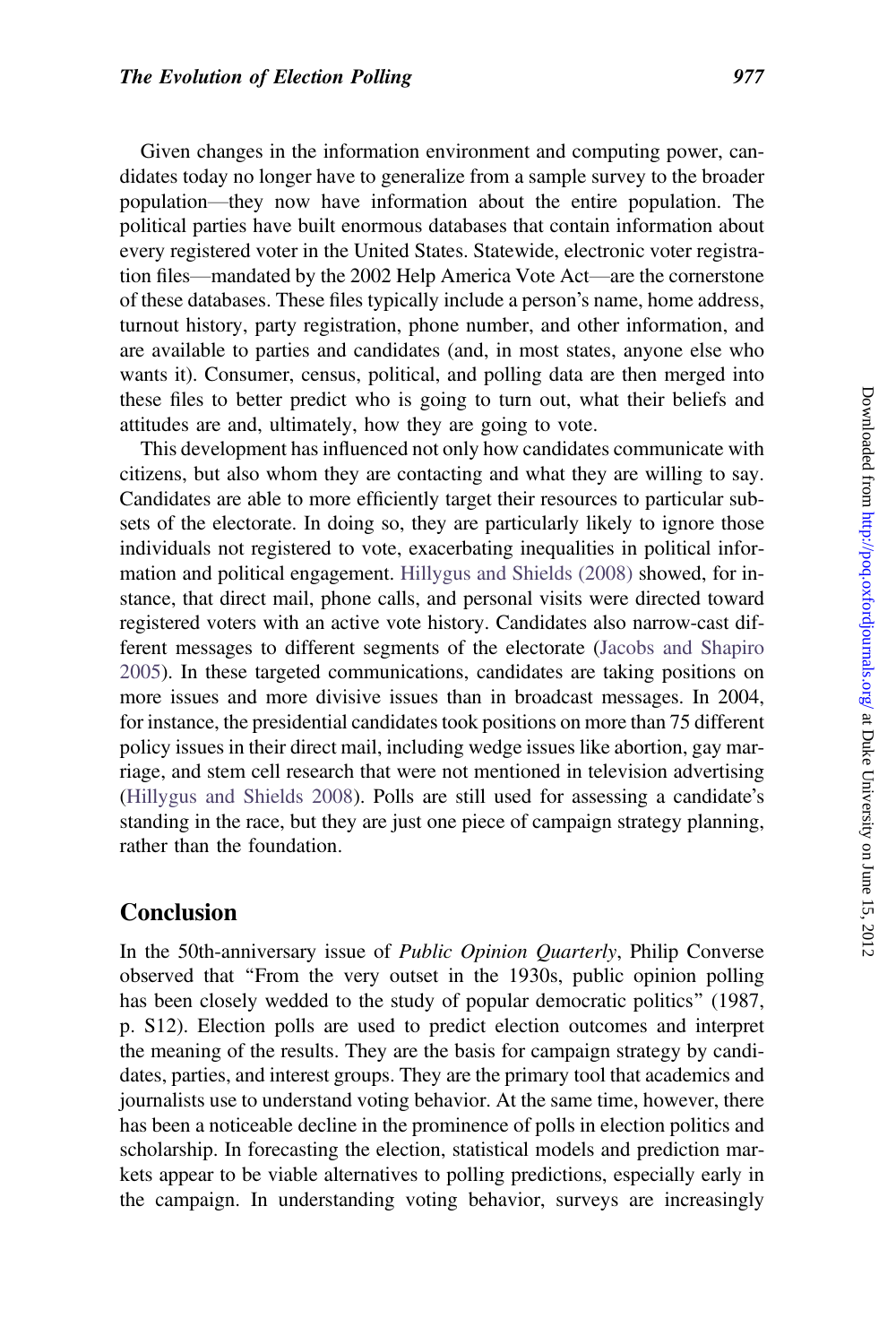<span id="page-16-0"></span>replaced by experimental designs or alternative measures of attitudes and behaviors. In campaign strategy polls are increasingly second fiddle to massive databases from voter files and consumer databases, changing the campaign messages that we see. On the one hand, it seems surprising that the impact of polls might well be declining at the same time their numbers are sharply increasing. On the other hand, it may well be the reason for it. With the proliferation in polls, we have also seen greater variability in the methodologies used and the quality of the data. The lack of transparency about those methodologies has contributed to skepticism about the industry. Coupled with changes in technology and the information environment, it is perhaps no wonder that polls have lost some of their luster.

## References

- Abramowitz, Alan. 2004. ''When Good Forecasts Go Bad: The Time-for-Change Model and the 2004 Presidential Election.'' PS: Political Science and Politics 3(74):745–46.
- Bafumi, Joseph, Robert S. Erikson, and Christopher Wlezien. 2010. ''Ideological Balancing, Generic Polls, and Midterm Congressional Elections.'' Journal of Politics 72:705–19.
- Bartels, Larry. 2010. "The Study of Electoral Behavior." In The Oxford Handbook of American Elections and Political Behavior, edited by Jan E. Leighley. Oxford, UK: Oxford University Press.
- Belknap, George, and Angus Campbell. 1951. ''Party Identification and Attitudes Toward Foreign Policy.'' Public Opinion Quarterly 15:601–23.
- Belli, Robert F., Michael W. Traugott, Margaret Young, and Katherine A. McGonagle. 1999. "Reducing Vote Overreporting in Surveys." Public Opinion Quarterly 63:90-108.
- Berg, Joyce, Robert Forsythe, Forrest Nelson, and Thomas Rietz. 2001. ''Results from a Dozen Years of Election Futures Market Research." In Handbook of Experimental Economic Results, edited by Charles Plott and Vernon Smith, 742–51. Amsterdam: Elsevier.
- Bernstein, Robert, Anita Chadha, and Robert Montjoy. 2001. ''Overreporting Voting: Why It Happens and Why It Matters.'' Public Opinion Quarterly 65:22–44.
- Blumenthal, Mark. 2005. ''Toward an Open-Source Methodology: What We Can Learn from the Blogosphere.'' Public Opinion Quarterly 69(5):655–69.
- -. 2008. "NCPP's Report on Pollster Performance." Pollster, http://www.pollster.com/blogs/  $n$ cpps\_report\_on\_pollster\_perfo.php?nr=1.
- Burden, Barry. 2000. "Voter Turnout and the National Election Studies." Political Analysis 8:389–98.

-. 2008. "The Social Roots of the Partisan Gender Gap." Public Opinion Quarterly 72:55-75. Campbell, Angus, Philip E. Converse, Warren E. Miller, and Donald E. Stokes. 1960. The American

Voter. New York: John Wiley & Sons.

Converse, Jean. 1987. Survey Research in the United States: Roots and Emergence 1890–1960. Berkeley and Los Angeles: University of California Press.

Converse, Philip. 1962. ''Information Flow and Stability of Partisan Attitudes.'' Public Opinion Quarterly 26(4):578–99.

—. 1987. "Changing Conceptions of Public Opinion in the Political Process." Public Opinion Quarterly, Vol. 51, Part 2: Supplement: 50th-Anniversary Issue: S12–24.

Crespi, Irving. 1988. Pre-Election Polling: Sources of Accuracy and Error. New York: Russell Sage Foundation.

Crespi, Irving, and Dwight Morris. 1984. ''Question Order Effect and the Measurement of Candidate Preference in the 1982 Connecticut Elections.'' Public Opinion Quarterly 48:578–91. Crossley, Archibald M. 1937. ''Straw Polls in 1936.'' Public Opinion Quarterly 1(January):24–35.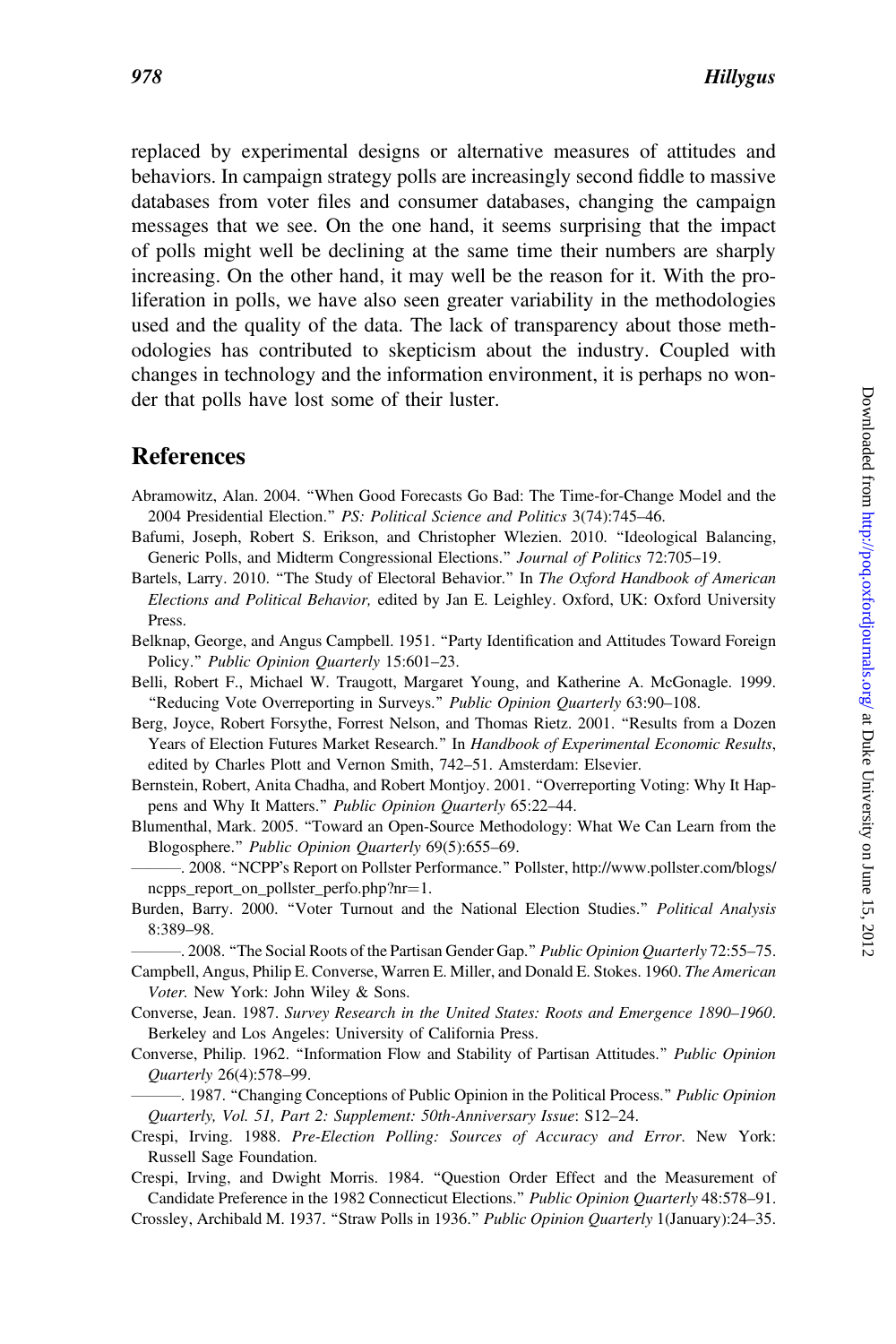- <span id="page-17-0"></span>Dalton, Russell, and Martin Wattenberg. 1993. "The Not So Simple Act of Voting." In The State of the Discipline, edited by Ada Finifter. American Political Science Association: Washington, DC.
- Durand, Claire, Andre Blais, and Mylene Larochelle. 2004. ''The Polls in the 2002 French Presidential Election.'' Public Opinion Quarterly 68:602–22.
- Druckman, James, Donald Green, James Kuklinski, and Arthur Lupia. 2006. ''The Growth and Development of Experimental Research in Political Science.'' American Political Science Review 100:627–35.
- Druckman, James, and Larry R. Jacobs. 2006. ''Lumpers and Splitters: The Public Opinion Information That Politicians Collect and Use." Public Opinion Quarterly 70(4):453-76.
- Eisinger, Robert M. 2003. The Evolution of Presidential Polling. Cambridge, UK: Cambridge University Press.
- Erikson, Robert S., Costas Panagopoulos, and Christopher Wlezien. 2004. ''Likely (and Unlikely) Voters and the Assessment of Campaign Dynamics.'' Public Opinion Quarterly 68(4):588–601.
- Erikson, Robert S., and Christopher Wlezien. 2008. ''Are Political Markets Really Superior to Polls as Election Predictions?'' Public Opinion Quarterly 72:190–215.
- Fair, Ray C. 1978. "The Effect of Economic Events on Votes for President." Review of Economics and Statistics 60(April):159–73.
- Fenwick, Ian, Frederick Wiseman, John Becker, and James Heiman. 1982. ''Classifying Undecided Voters in Pre-Election Polls.'' Public Opinion Quarterly 46:383–91.
- Fiorina, Morris. 1981. Retrospective Voting in American Elections. New Haven, CT: Yale University Press.
- Gelman, Andrew, and Gary King. 1993. ''Why Are American Presidential Election Campaign Polls So Variable When Votes Are So Predictable?" British Journal of Political Science 23(October):409–51.
- Gerber, Alan S., and Donald P. Green. 2001. ''Do Phone Calls Increase Voter Turnout? A Field Experiment.'' Public Opinion Quarterly 65:75–85.
- Greene, Jay P. 1993. ''Forewarned Before Forecast: Presidential Election Forecasting Models and the 1992 Election.'' Political Science and Politics 26:17–21.
- Groves, Robert M., Floyd J. Fowler, Mick P. Couper, James M. Lepkowski, and Eleanor Singer. 2009. Survey Methodology. 2nd ed. Hoboken, NJ: John Wiley and Sons.
- Herbst, Susan. 1993. Numbered Voices: How Opinion Polling Has Shaped American Politics. Chicago: University of Chicago Press.
- Herron, Michael C., James Lavin, Donald Cram, and Jay Silver. 1999. "Measurement of Political Effects in the United States Economy: A Study of the 1992 Presidential Election." Economics and Politics 11:51–81.
- Hillygus, D. Sunshine, and Todd Shields. 2008. The Persuadable Voter. Princeton, NJ: Princeton University Press.
- Hoek, Janet, and Philip Gendall. 1997. "Factors Affecting Poll Accuracy: An Analysis of Undecided Respondents.'' Marketing Bulletin 8:1–14.
- Holbrook, Allyson, Melanie C. Green, and Jon A. Krosnick. 2003. Telephone versus Face-to-Face Interviewing of National Probability Samples with Long Questionnaires: Comparisons of Respondent Satisficing and Social Desirability Response Bias.'' Public Opinion Quarterly 67:79–125.
- Holbrook, Thomas, and Jay DeSart. 1999. ''Using State Polls to Forecast Presidential Election Outcomes in American States.'' International Journal of Forecasting 15:137–42.
- Holbrook, Thomas M. 2004. ''Good News for Bush? Economic News, Personal Finances, and the 2004 Presidential Election.'' Political Science and Politics 37(4):759–61.
- Hopkins, Daniel J. 2009. ''No More Wilder Effect, Never a Whitman Effect: Why and When Polls Mislead About Black and Female Candidates.'' Journal of Politics 71(3):769–81.
- Huber, Greg, and Kevin Arceneaux. 2007. ''Identifying the Persuasive Effects of Presidential Advertising.'' American Journal of Political Science 51(4):957–77.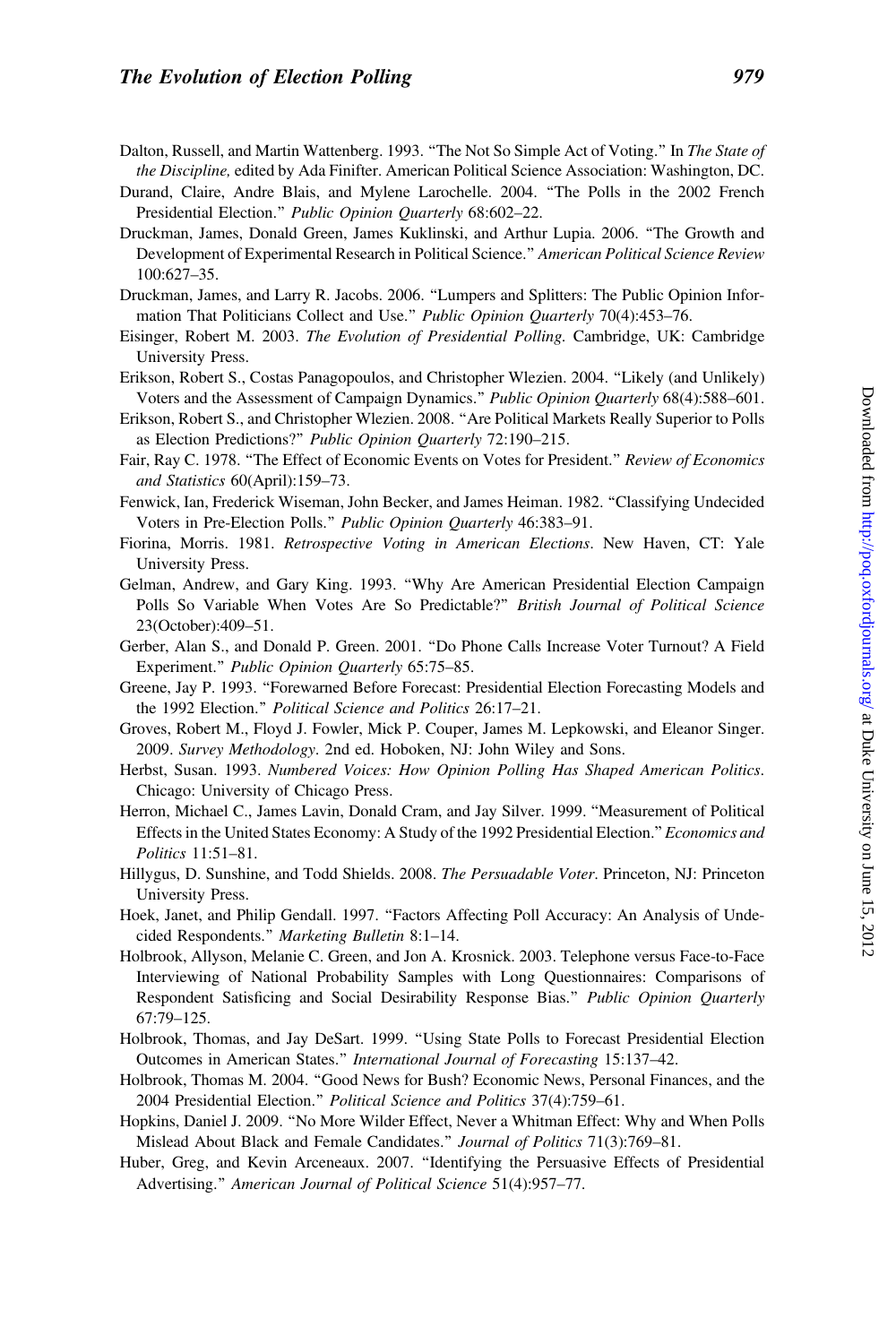#### <span id="page-18-0"></span>980 Hillygus

- Iyengar, Shanto, and Donald R. Kinder. 1987. News That Matters: Television and American Opinion. Chicago: University of Chicago Press.
- Jackman, Simon. 2005. "Pooling the Polls over an Election Campaign." Australian Journal of Political Science 40(4):499–517.
- Jackson, John E. 1975. "Issues, Party Choices, and Presidential Votes." American Journal of Political Science 19:161–85.
- Jacobs, Lawrence R., and Robert Y. Shapiro. 1995. ''The Rise of Presidential Polling: The Nixon White House in Historical Perspective." Public Opinion Quarterly 59:163-95.
- -. 2005. "Polling Politics, Media, and Election Campaigns." Public Opinion Quarterly 69(Special Issue No. 5):635–41.
- Johnston, Richard, Andre Blais, Henry E. Brady, and Jean Crete. 1992. Letting the People Decide: Dynamics of a Canadian Election. Stanford, CA: Stanford University Press.
- Kernell, Samuel. 2000. "Life Before Polls: Ohio Politicians Predict the Presidential Vote." Political Science and Politics 33:569–74.
- King, Gary. 2009. "The Changing Evidence Base of Social Science Research." In The Future of Political Science: 100 Perspectives, edited by Gary King, Kay Schlozman, Norman Nie. New York: Routledge Press.
- Krysan, Maria. 1998. ''Privacy and the Expression of White Racial Attitudes: A Comparison Across Three Contexts.'' Public Opinion Quarterly 62:506–44.
- Lau, Richard R. 1994. "An Analysis of the Accuracy of 'Trial Heat' Polls in the 1992 Presidential Election.'' Public Opinion Quarterly 58(Spring):2–20.
- Lewis-Beck, Michael. 2005. "Election Forecasting: Principles and Practice." British Journal of Political Science 7(2):145–64.
- Lewis-Beck, Michael, and Charles Tien. 1999. ''Voters as Forecasters: A Micromodel of Election Prediction.'' International Journal of Forecasting 15:175–84.

———. 2004. ''Jobs and the Job of President: A Forecast for 2004.'' Political Science and Politics 37(4):753–58.

- Linzer, Drew. 2011. ''Dynamic Bayesian Forecasting of Presidential Elections in the States.'' Working Paper, Emory University.
- Martin, Elizabeth A., Michael W. Traugott, and Courtney Kennedy. 2005. ''A Review and Proposal for a New Measure of Poll Accuracy.'' Public Opinion Quarterly 69(Autumn):342–69.
- Mathiowetz, Nancy. 1992. "Errors in Reports of Occupations." Public Opinion Quarterly 56:352–55.
- Meredith, Marc. 2009. "Persistence in Political Participation." Quarterly Journal of Political Science 4(3):186–208.
- McComb, Maxwell, and Donald Shaw. 1972. "Agenda-Setting Function of Mass Media." Public Opinion Quarterly 36:176–87.
- Mokrzycki, Michael, Scott Keeter, and Courtney Kennedy. 2009. ''Cell-Phone-Only Voters in the 2008 Exit Polls and Implications for Future Noncoverage Bias.'' Public Opinion Quarterly 73(5):845–65.
- Mosteller, Frederick, H. Hyman, P. McCarthy, E. Marks, and D. Truman. 1949. The Pre-Election Polls of 1948: Report to the Committee on Analysis of Pre-Election Polls and Forecasts. New York: Social Science Research Council.
- Page, Benjamin I., and Richard A. Brody. 1972. ''Policy Voting and the Electoral Process: The Vietnam Issue.'' American Political Science Review 66:979–95.
- Panagopolous, Costas. 2009. ''Polls and Elections: Pre-Election Accuracy in the 2008 General Elections.'' Presidential Studies Quarterly 39(December):896–907.
- Prior, Markus. 2009. ''The Immensely Inflated News Audience: Assessing Bias in Self-Reported News Exposure.'' Public Opinion Quarterly 73(1):130–43.
- Rhode, Paul W., and Koleman S. Strumpf. 2004. "Historic Presidential Betting Markets." Journal of Economic Perspectives 18(Spring):127–42.